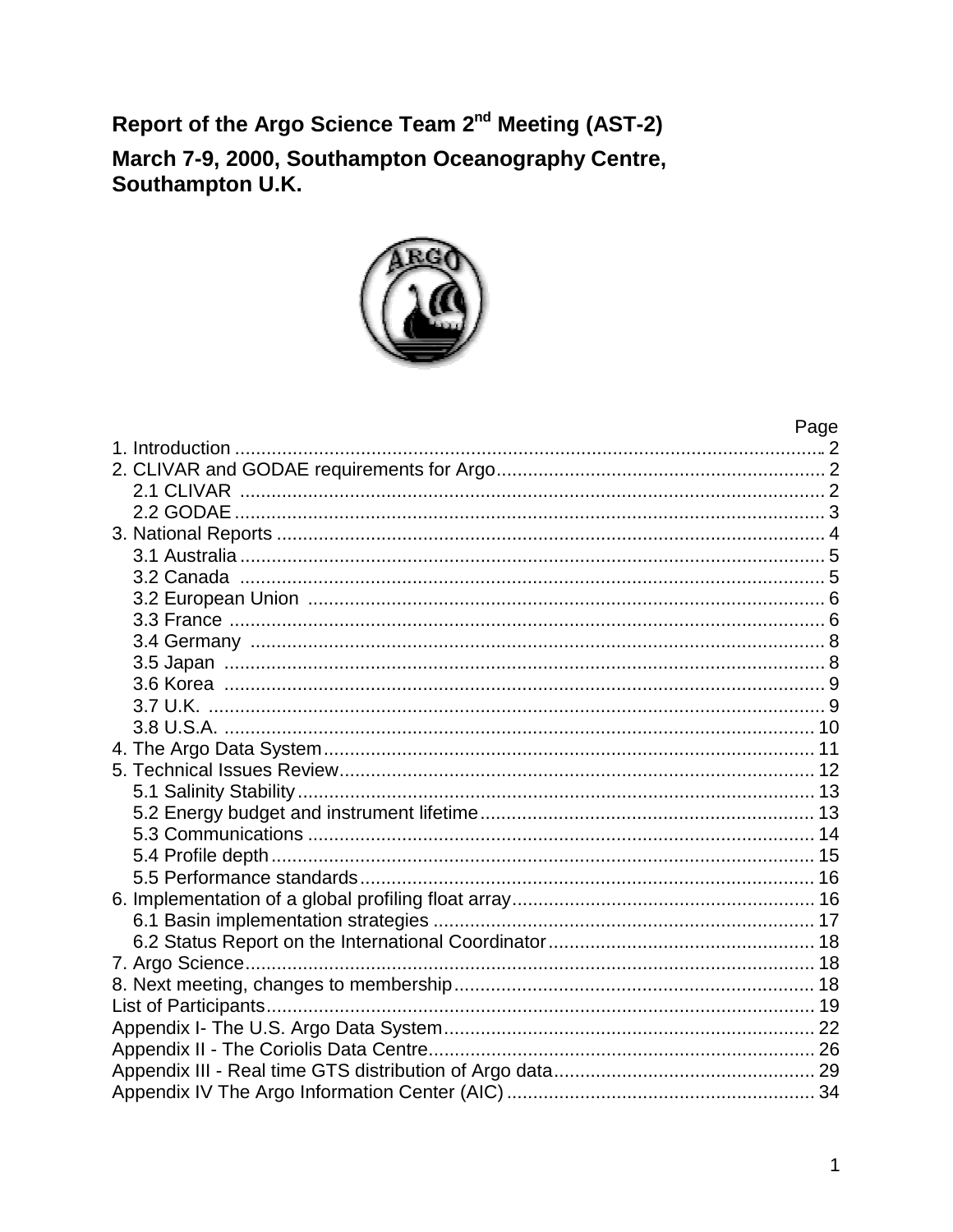### **1. Introduction**

The meeting is intended to accomplish the following objectives:

- Review national plans, priorities and commitments to measure progress toward achieving resource requirements for Argo and to continue formulation of a strategy for global coverage (Sections 3 and 6).
- Examine and compare data management prototypes of those countries having begun to design and implement an Argo Data System (Section 4). The intention is to ensure that the data system is in place to enable data throughput from floats to be deployed in the near future. It must meet the requirements of users for dual real-time (operational quality) and delayed mode (scientific quality) T,S data streams. It must be country-tocountry compatible to facilitate easy exchange and maximum usefulness.
- Review the technical issues relevant to Argo (Section 5). Are the evolving technical capabilities of floats able to satisfy user requirements? What are the performance standards needed to ensure the value of the Argo array composed of intermingled floats from multiple float providers?
- Initiate a forum for discussion of scientific results relevant to Argo (Section 7).

Argo must continue to balance the requirements of operational analysis and prediction centers and of scientific users in an appropriate manner. Section 2 consists of a brief review of the requirements of CLIVAR and GODAE, the parent bodies of the Argo Science Team, for the global profiling float array.

# **2. CLIVAR and GODAE requirements for Argo**

# **2.1 CLIVAR**

John Gould reminded the meeting that CLIVAR was the most recent and broadest of the component projects of the World Climate Research Programme. The overall objectives of CLIVAR are:

- To describe and understand the physical processes responsible for climate variability and predictability on seasonal, interannual, decadal, and centennial time-scales, through the collection and analysis of observations and the development and application of models of the coupled climate system, in cooperation with other relevant climate-research and observing programmes.
- To extend the record of climate variability over the time-scales of interest through the assembly of quality-controlled paleoclimatic and instrumental data sets.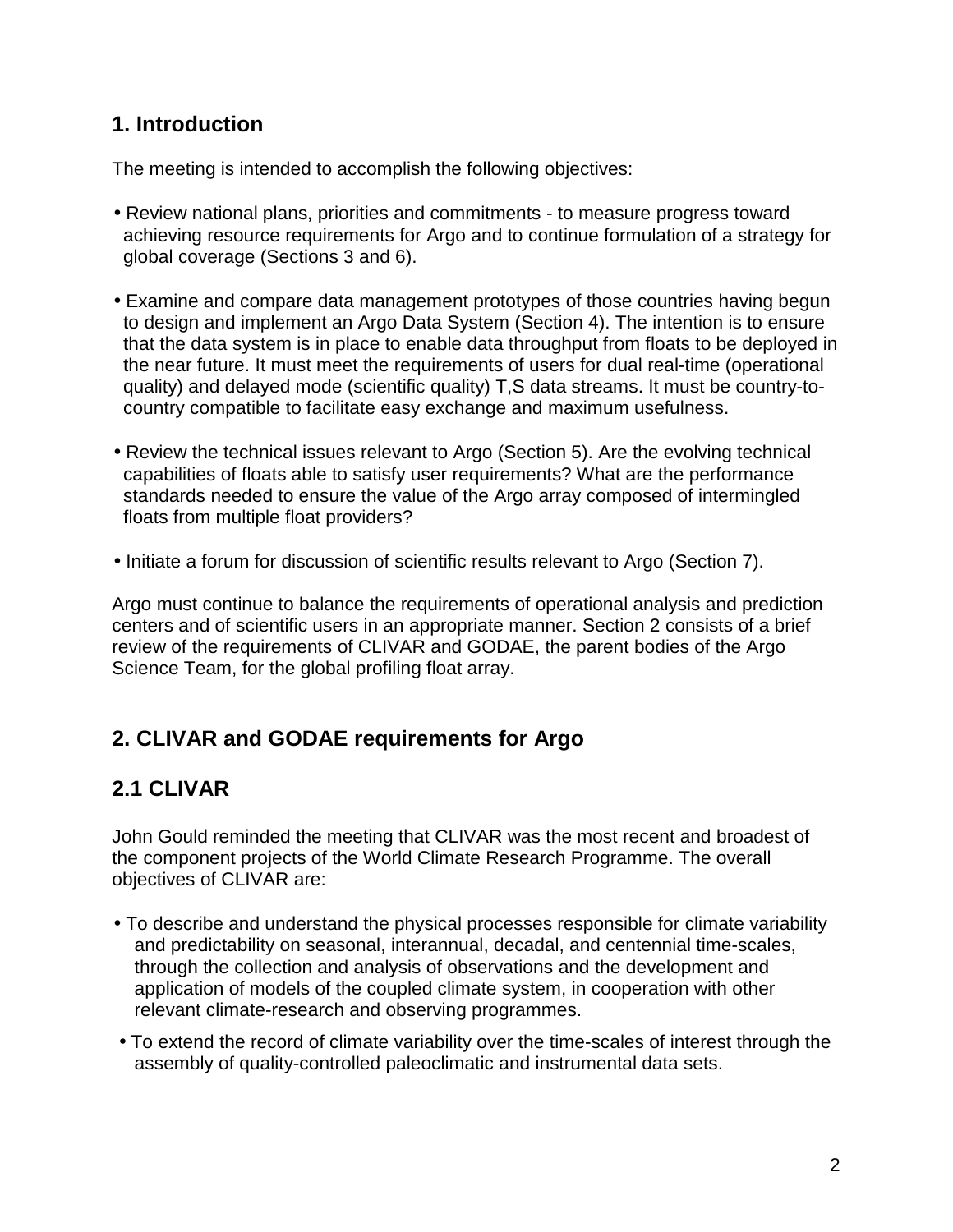- To extend the range and accuracy of seasonal to interannual climate prediction through the development of global coupled predictive models.
- To understand and predict the response of the climate system to increases of radiatively active gases and aerosols and to compare these predictions to the observed climate record in order to detect the anthropogenic modification of the natural climate signal.

CLIVAR has identified a series of Principal Research Areas focussed on identifiable elements of the physical climate system in which both observations and modeling activities hold the promise of either improving existing climate prediction systems or demonstrating climate predictability. It is understood that these PRAs many of which have a regional on phenomenological focus need to be embedded in a framework of sustained observations in both the oceans and the atmosphere. Argo is a necessary but not sufficient component of these observations.

The PRAs to which Argo will be most directly applicable are:

- G1. ENSO Extending and Improving predictions
- G2. Variability of the Asian-Australian Monsoon System
- G3. Variability of the American Monsoon system
- D1. North Atlantic Oscillation
- D2. Tropical Atlantic Decadal Variability
- D<sub>3</sub>. Atlantic thermohaline circulation
- D4. Indo-Pacific Decadal Variability
- D5. Southern Oean Thermohaline Circulation

CLIVAR will require from Argo both the temperature/salinity profile data and velocity information to complement observations from satellites (SST and altimetry), XBT data (particularly from the WOCE/TOGA high density lines) and repeated hydrographic sections. While there is an obvious focus in the CLIVAR PRAs on high and low latitudes, the need for data from throughout the global ocean should be reiterated.

CLIVAR will require the data to be accessible to researchers from both real-time and delayed mode data streams. Indeed CLIVAR's need for a user-friendly data delivery system is urgent.

# **2.2 GODAE**

P.Y. Le Traon summarized the GODAE requirements for Argo. He first reiterated the GODAE vision and objectives and gave a status of GODAE progress and planning. More details can be found in the GODAE strategic plan, which is now under revision and will be distributed soon. GODAE has entered its development and pre-operational phase where GODAE components will be developed and tested. During this phase, prototype systems will be run and pilot experiments will be conducted. From 2003 to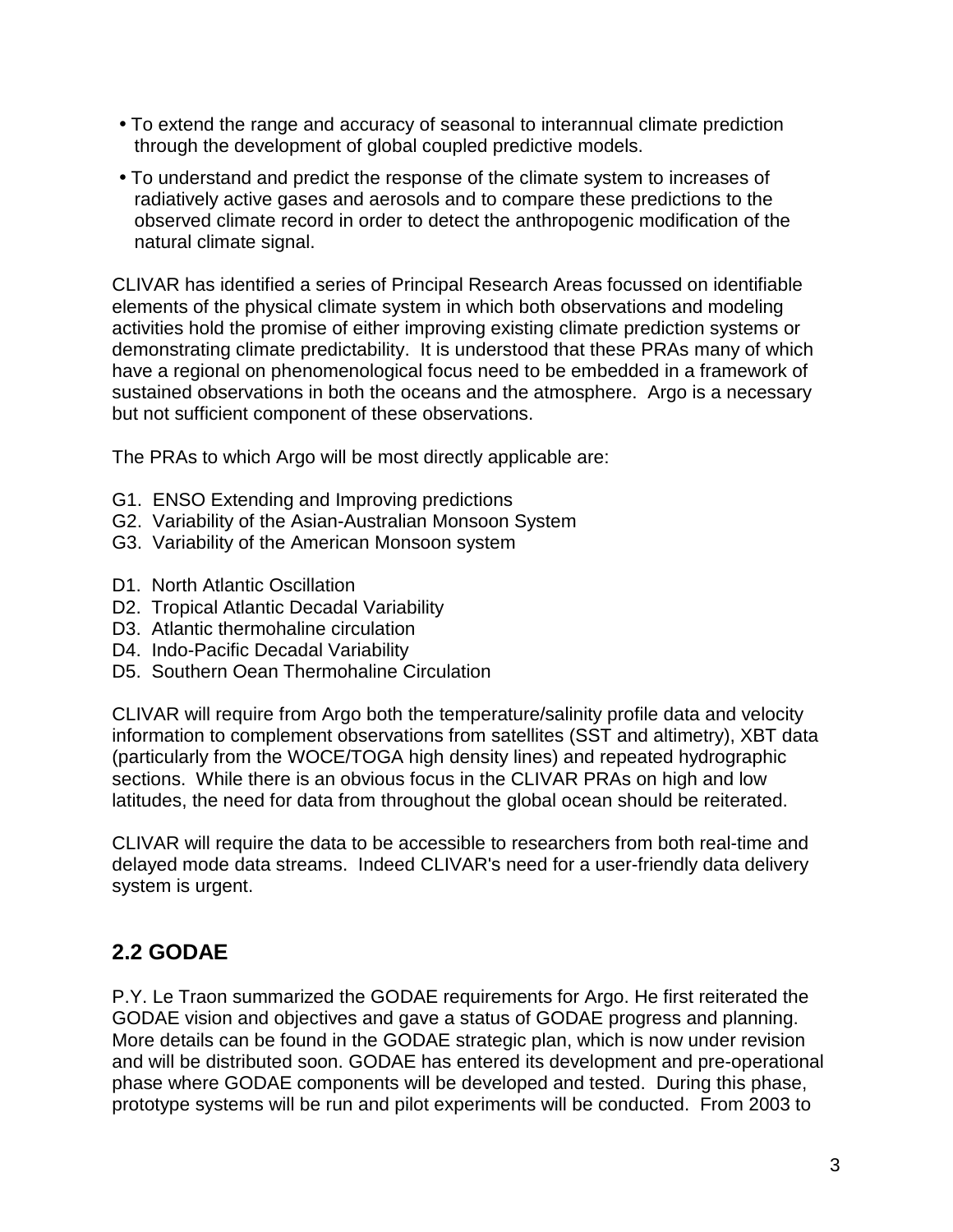2005, the integrated systems (distributed among the different partners) will be in place and will provide products to the user community.

The relationships between GODAE and Argo were then described. GODAE deals with the integration of in-situ and remote sensing data with models. One of the objectives of GODAE is to maximize the benefits from the data (in particular altimetry and Argo). Argo will provide data complementary to remote sensing data (altimetry, scatterometer, SST) to constrain an ocean model. It will also provide a feedback on GODAE analyzed fields. On the other hand, GODAE will provide analyzed 4D ocean data to improve QC and help the Argo data interpretation. It will also provide a feedback on Argo data contribution (impact in models, consistency/complementarity with other data sets, testing the utility of Argo data in an integrated framework)

GODAE requirements for Argo were finally summarized. GODAE requires a global ocean observing system (remote sensing and in-situ) and Argo (a GODAE pilot project) will provide the main in-situ data for GODAE (global, complementary to remote sensing data). Data will be required both in near real-time (about 12 hours) and in delayed mode (for reanalyses). The availability of timely and high quality input data sets for GODAE will be crucial for the quality of GODAE final products.

The Argo implementation from a GODAE perspective should also take into account that:

- A global array in 2003 requires that global deployments start in 2001.
- Prototype systems will be able to use data in real time in the North Atlantic and North Pacific in mid-2001. The Data System should be ready for these prototype systems (format, distribution, QC).
- Available past profiling float data should be made available in an efficient way as soon as possible (e.g. via the Argo data centers) to develop/test data assimilation techniques.

The GODAE requirement for a truly global array was re-emphasized as most of the GODAE applications (e.g. climate, boundary conditions for regional sub-systems) will be best achieved with a global array. If Argo cannot achieve its global coverage in 2003, a global sparser array is also strongly preferred to a complete array limited to a given basin. A global sparser array (e.g. 2000 versus 3000 floats) is expected to contribute in a significant way to the global ocean description that GODAE requires. It is also the only way to achieve in 2004 and 2005 (during the GODAE operational phase) a complete global array. Argo should thus start going global as soon as possible.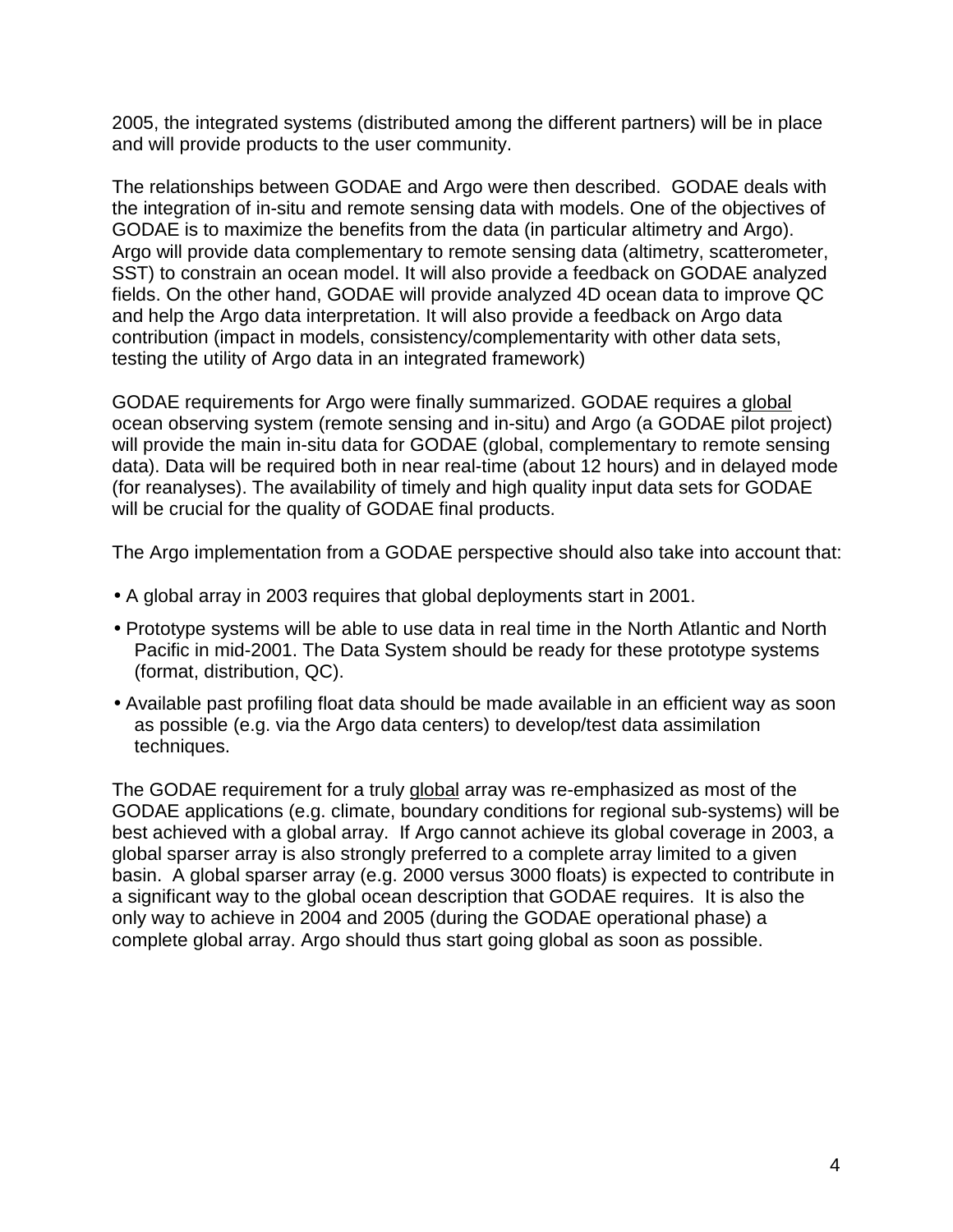## **3. National Reports**

# **3.1 Australia (S. Wijffels)**

#### Present Plans:

A 10-float pilot array is being deployed in the South Eastern Indian Ocean between Australia and Indonesia. Four floats have been operating along 12°S since November 1999. Delays in deployment have arisen out of the discovery that floats available in mid-1999 could not complete an Argo mission in our region of interest due to an inadequate buoyancy range. We are therefore utilizing the older R1-PALACE design. The data is being transmitted in real time by ARGOS and broadcast on the GTS. Remaining deployments are planned from commercial ships. Negotiations are underway with Indonesian agencies to secure deployment opportunities within the Indonesian EEZ.

A web page exists where the float data and plots are published in near-real time. An interactive data explorer is also available from the site:

http://www.marine.csiro.au/~waring/cooe/

Potential for expanded participation in Argo:

Two funding routes are being explored to support further Argo activity in Australia: one will be assessed at budget time (June 2000), and the second will be assessed in late 2000. These requests are for up to AUS\$1million per year between 2000 and 2005.

# **3.2 Canada (H. Freeland, S. Narayanan)**

Any Canadian contribution to project Argo will take place through the activity of scientists within the Department of Fisheries and Oceans (DFO) through an interdepartmental program on climate change

The Climate Program has a sufficiently high profile in the Canadian Government and in the Department of Fisheries and Oceans. In 1999, the Federal Departments having a mandate to address climate issues have developed a climate monitoring program, in which Argo is given a high priority. Recently, year-end funding was made available to purchase 10 floats and additional funding is expected in the upcoming months.

The Canadian strategy that is under discussion, but has broad general support, starts with Canada purchasing 150 floats to support Argo. Canada assumes that because of the large number of interested countries surrounding the Atlantic Ocean (e.g. UK, France, Germany, U.S.A.) that are active in Argo, and the relatively small size of the Atlantic Ocean compared with the Pacific, then the Atlantic will be instrumented adequately without Canadian contributions. Thus, we reserve the first 100 instruments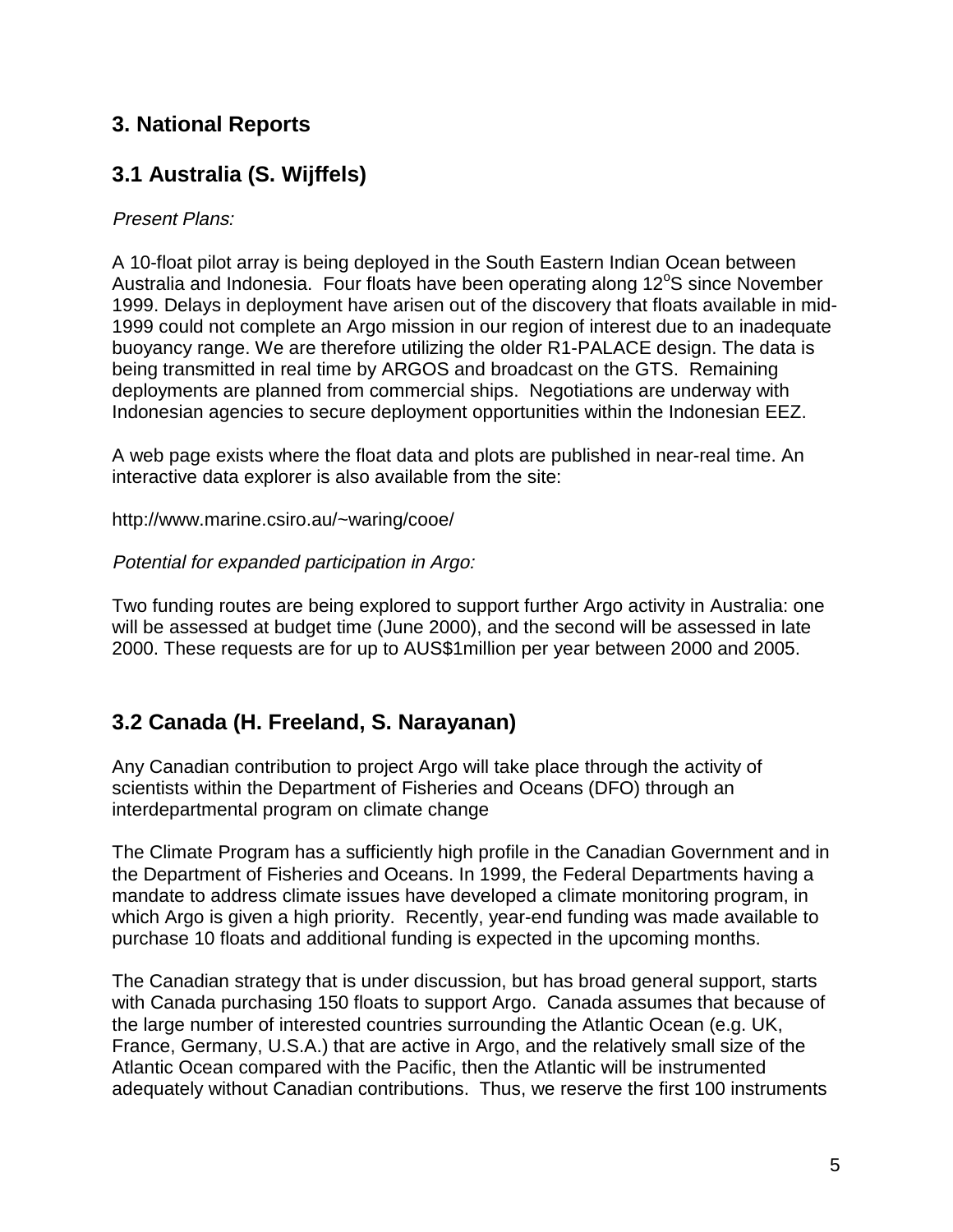for a Canadian deployment in the N.E. Pacific Ocean. The remaining 50 floats are reserved to "help Argo go global". These could be deployed in the Indian Ocean, or the Southern Ocean, or anywhere else where there is an urgent need. However, if the international array fails to meet Canadian needs in the Atlantic, then those 50 will be used there first. Canada is prepared to initiate deployments in a Pacific array in 2001.

This scenario for deployments is still under active debate in Canada and subject to change, but it does have broad general approval. The floats that are purchased now will be put in storage until we initiate deployments for the Pacific array.

### **3.2 European Union GyroScope proposal (Y. Desaubies)**

A proposal has been submitted to the EU by a consortium of 9 laboratories in 4 countries. These include France ( LPO/Ifremer/CNRS-Brest, CMO/SHOM-Brest and Toulouse, CLS-Toulouse), the UK (SOC-Southampton, Met Office-Bracknell), Germany (IFM-Kiel), and Spain (IEO-Madrid and Santander, ICM/CSIC-Barcelona, University of Las Palmas-Gran Canaries). A funding decision should be announced in early May, for a project start in late 2000. Field work would then begin in 2001. The objective of the GyroScope project is to develop a European component of a global in situ observing system of ocean variability in the North Atlantic. The first objective is to deploy a pilot array of 80 autonomous profiling floats, as a contribution to the Argo international programme. This array will transmit in real time data to a Data Centre, that will quality control, and distribute it on the GTS for use by National Weather Services, and operational agencies. The data will be used to estimate the time varying ocean circulation, temperature and salinity fields, and the balance of heat in the North Atlantic. Some of the estimations will be done in real time ; other will include complementary data sets (satellite altimetry) to obtain the most accurate estimates and assess the information content of the float data (resolution, accuracy). Recommendations will be made for future implementation of an in situ ocean observing system.

# **3.3 France (Y. Desaubies)**

Several agencies (Ifremer, SHOM, IRD, Meteo-France, CNRS, CNES) are working together to develop a strong capability in operational oceanography in France. At the same time, the EU (through EuroGOOS and a number of workshops) is also taking up the topic. The focus in France is on a triad comprising: satellite (in particular the JASON altimetry mission); numerical modelling with assimilation (the MERCATOR project); and in situ data (the CORIOLIS project). The prime focus of the latter is a contribution to Argo, but other in situ data are handled as well.

THE CORIOLIS project includes instrumental developments, data management (real time and time delayed), and operational deployments.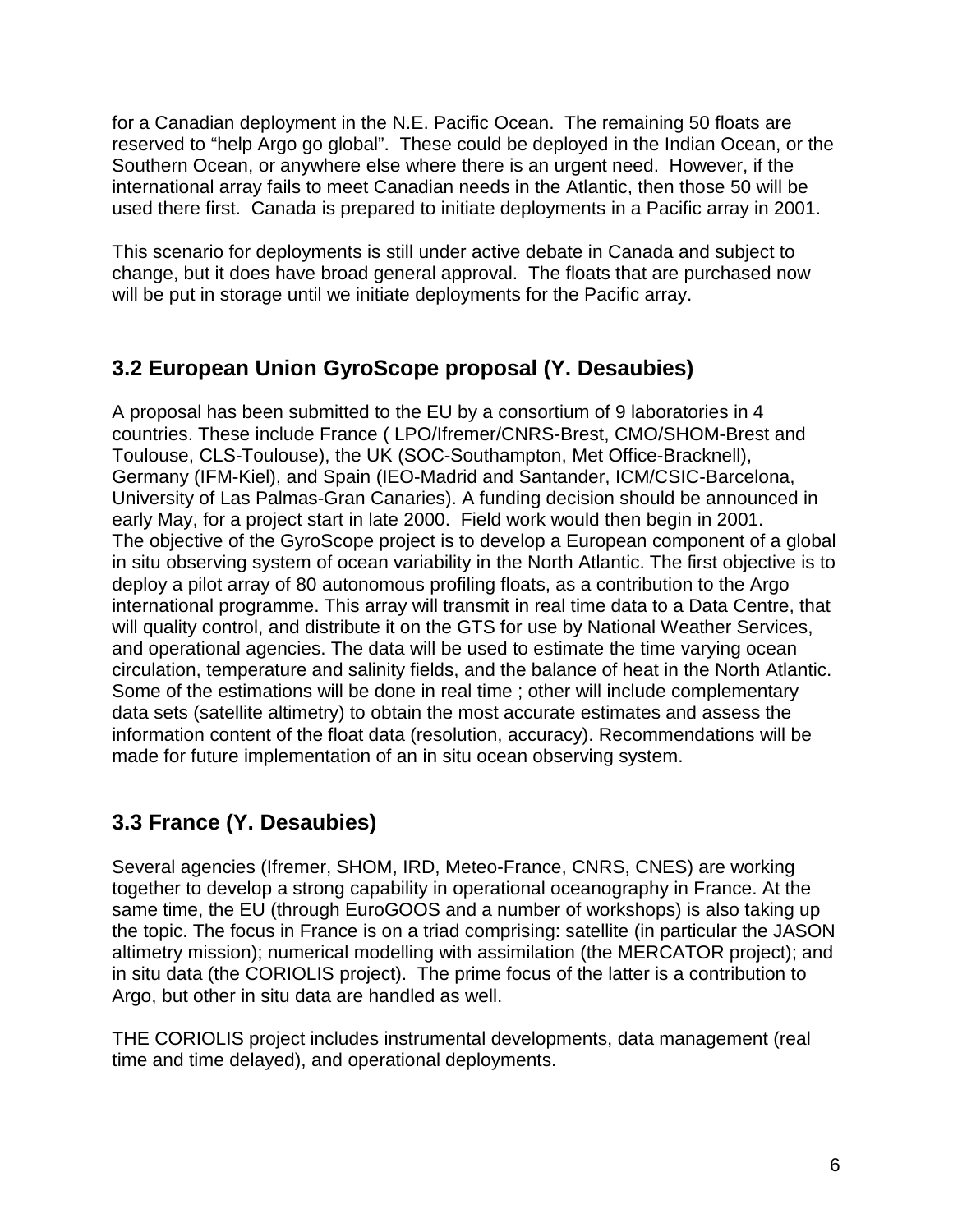#### Argo

Proposals have been submitted, and funding requested, for a study of North Atlantic variability, that would include profiling floats deployments. A total of 150 floats over 3 years has been requested, but is not approved at this date. We are confident that funding will come, if not in 2000, possibly in 2001. The initial strategy is to combine operational interests with scientific programmes (POMME and CLIVAR). The North Atlantic is chosen for the first phase of the MERCATOR runs.

The first deployments will be coordinated with other programmes (GyroScope, plans from Germany and the UK, other). The strategy is to provide the broad-scale, low resolution coverage recommended by Argo. As additional floats are funded, and other national contributions are defined, we shall strive to maintain the N-Atlantic array, and expand progressively. The goal is to ramp up for GODAE (2003), when a truly preoperational infrastructure would be in place, allowing a global expansion of the French contribution.

#### **POMME**

This mesoscale subduction experiment will take place from Sept. 2000 through October 2001. The area is 38 to 45°N, 16 to 22°W. Fifteen profiling floats will be deployed (PROVOR type, 8 of which with FSI conductivity cells, the other T only). Data will be transmitted to the GTS in real time. In the Argo context, this is viewed as a pilot project. Very intensive measurements will provide a context in which to validate and interpret the float data (they include 65 acoustically tracked floats, several intensive CTD surveys, 5 moorings with current-meters, upward looking ADCPS, tomography). We expect that most of the floats lifetime will exceed that of POMME.

#### CLIVAR

Proposals have been submitted, and funding requested, for a study of North Atlantic variability. One of the goals is to map and quantify the subpolar mode water formation, transports and attendant heat release to the atmosphere. Moorings and repeat hydrography are planned.

The Argo - CORIOLIS floats will form the backbone of the observing array, but we anticipate the need for enhanced (higher resolution) in the North Atlantic Current area.

#### Float development

The development of the PROVOR float is progressing. A first test-deployments of 6 floats (T only) is underway since October 1999. The floats cycle every week (some every other week). The integration of conductivity cells is progressing, with comparative evaluation of the FSI (ECTP-202 package) and the SeaBird (SBE-41) sensors. After laboratory testing, the first sea trials will take place in February - March (7 floats: 3 P-T; 4 P-C).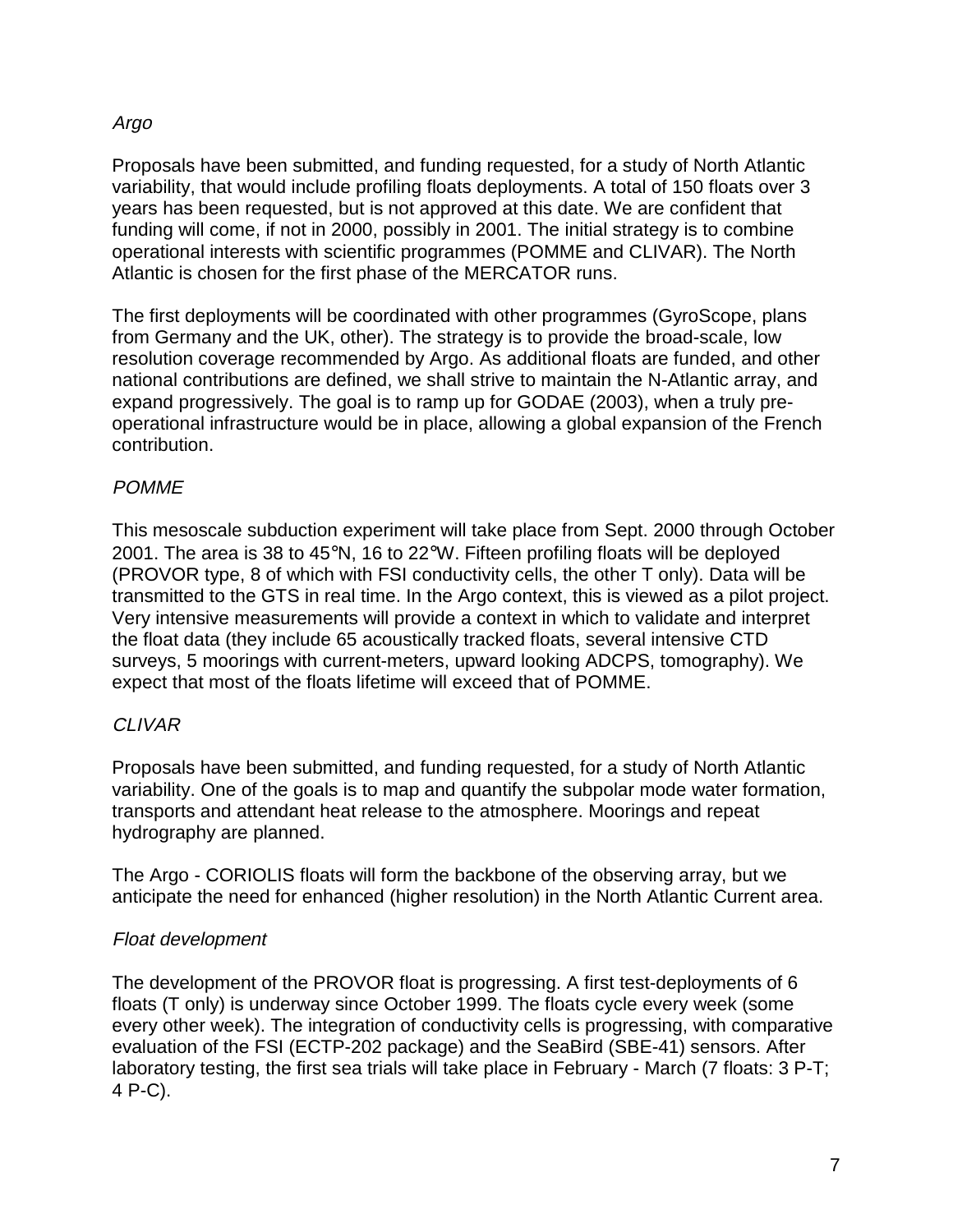Software development is underway to allow different data reduction schemes, grounding detection, etc.

#### Data centre

The CORIOLIS data Centre, is in charge of providing quality controlled data in real time, to the MERCATOR project. The data transmitted by the first test-deployment of floats, is processed, QC'd and distributed to the GTS, with minimum delay (12h). The Centre aims to become one of the gateways to global Argo data; and to process the European floats that will be deployed. It will operate in this way for the GyroScope project. The activities of CORIOLIS include other data sets (XBTS, Thermo-salinograph), and the time delay data management. A science team is working in close association with CORIOLIS and MERCATOR to recommend procedures for validation and quality control, formats, develop data products and summaries, etc.

Detailed information on the Data centre is given in Appendix II.

CORIOLIS maintains a web site (http://www.ifremer.fr/coriolis) where data can be accessed and visualized.

# **3.4 Germany (U. Send)**

# **3.5 Japan (K. Takeuchi)**

The MOT (Ministry of Transport) and the STA (Science and Technology Agency) are funded for a 5-year Argo related project starting form FY 2000. The main purpose of the project is to monitor the upper portion of the World Ocean with profiling floats and improve long term weather forecast using the data, with cooperation with other countries. The agencies involved in the projects are JAMSTEC/ FORSGC, Japan Meteorological Agency and Maritime Safety Agency. JAMSTEC/FORSGC are mainly responsible for actual float operation, JMA for data management and MSA for data verification using XCTDs etc.

In FY2000, most of the effort will be paid for preparation such as establishment of a system for float deployment and data processing, examination of logistics, test deployment and so on. More than 20 floats will be put in the water for testing in the northwestern Pacific near Japan. From FY 2001, actual operation will start and more than 50 floats will be put in the water in FY2001 and more than 100 floats per year from FY 2002, in the western North Pacific, Indian Ocean and Southern Ocean. A Japanese manufacturer, Tsurumi-seiki Co. Ltd. is currently developing profiling floats after the SOLO design, and is expecting to start production in 2000.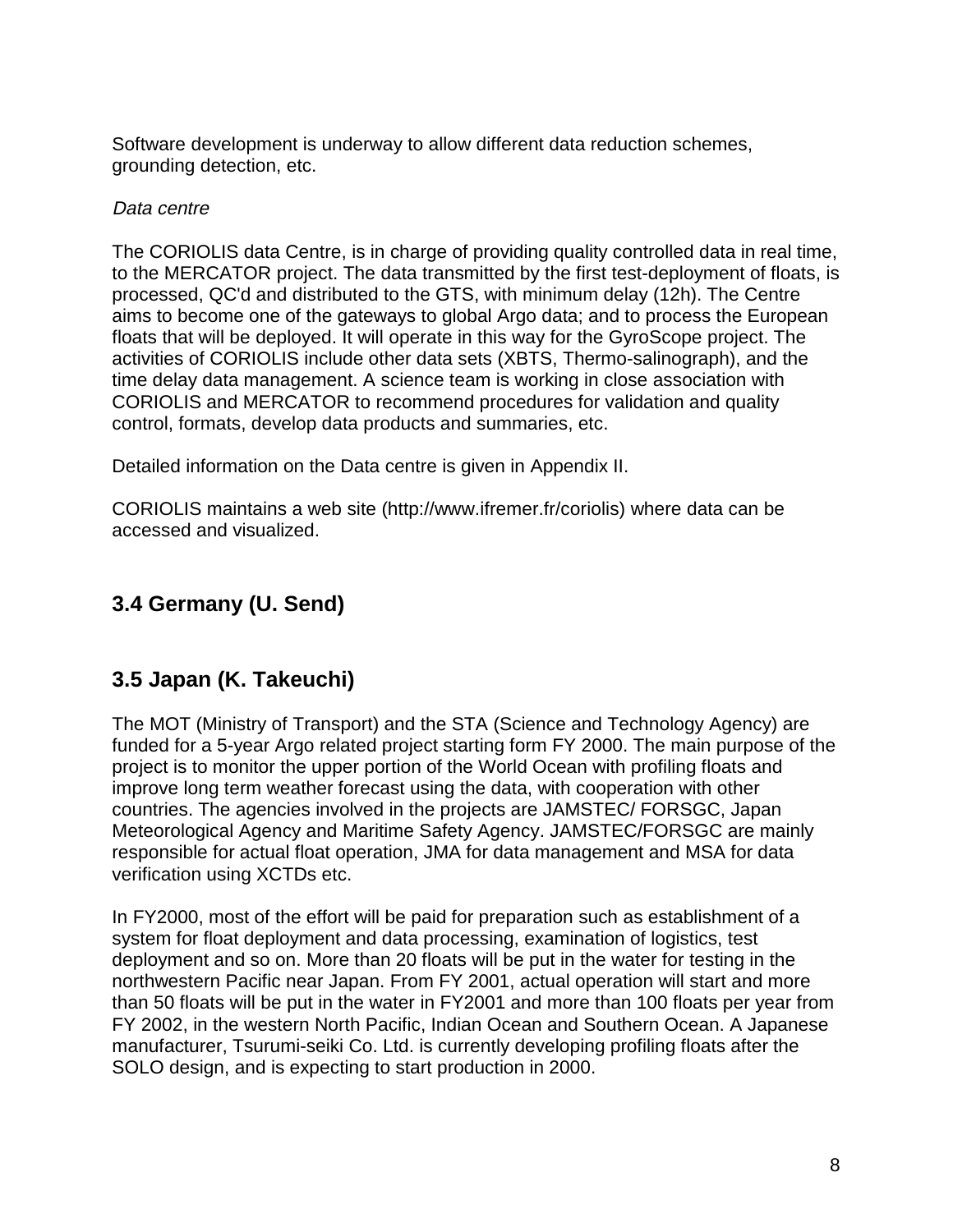# **3.6 Korea (Kuh Kim)**

There is a growing interest in climate research in Korea, but no action plan is yet established at the government level to participate in global programs. However, MRI (Meteorological Research Institute) of KMA (Korea Meteorological Agency) recently took an initiative to submit a multi-year proposal for Argo, beginning FY2001. The level of MRI funding is very uncertain, but its target is equivalent to US\$750,000 per year - to purchase, deploy and process about 50 floats per year. Government agencies and individual scientists from universities and research institutes including KORDI are going to put resources together to form a Korean Argo program (K-Argo). Western Pacific Ocean and neighboring seas around Korea are areas of the primary interest to deploy floats. K-Argo will be the first international climate program of a global scale in Korea.

# **3.7 U.K. (B. King)**

It has been agreed in the UK that Argo is a key international programme. The UK contribution will be at least GNP level at full deployment. The UK Met Office will be responsible for the management and co-ordination of the UK contribution to Argo.

#### Funding

UK funding for Argo will come from three main sponsors. Department of Environment (DETR), Ministry of Defence (MOD) and the Natural Environment Research Council (NERC). Funding for FY00/01 is expected to be about 320K pounds and is anticipated to ramp up fairly rapidly to about 700-750K pounds per year. The funding will cover all aspects of float purchase, deployment, communications, data handling and project management.

The NERC contribution has recently been agreed by the new NERC Chief Executive, and is therefore 'firm'. The contributions from DETR and MOD have been confirmed, but have still to be signed off through formal contracts; it is expected that these will be completed soon.

The aim of the UK Argo project is to establish by Mar 2003 an operational system with the capacity to deploy about 50 floats each year, thus maintaining about 100 to 150 floats in the water at any one time. It is hoped to have about 15 UK Argo floats operating by April 2001.

#### **Organisation**

Because of the multiple funding streams, the UK has established two groups to manage the UK contribution to Argo. A Project Board, consisting of representatives of the participating bodies (The Met. Office, NERC and the Hydrographic Office), is responsible for directing the UK Argo Project. A UK Argo Expert Group has been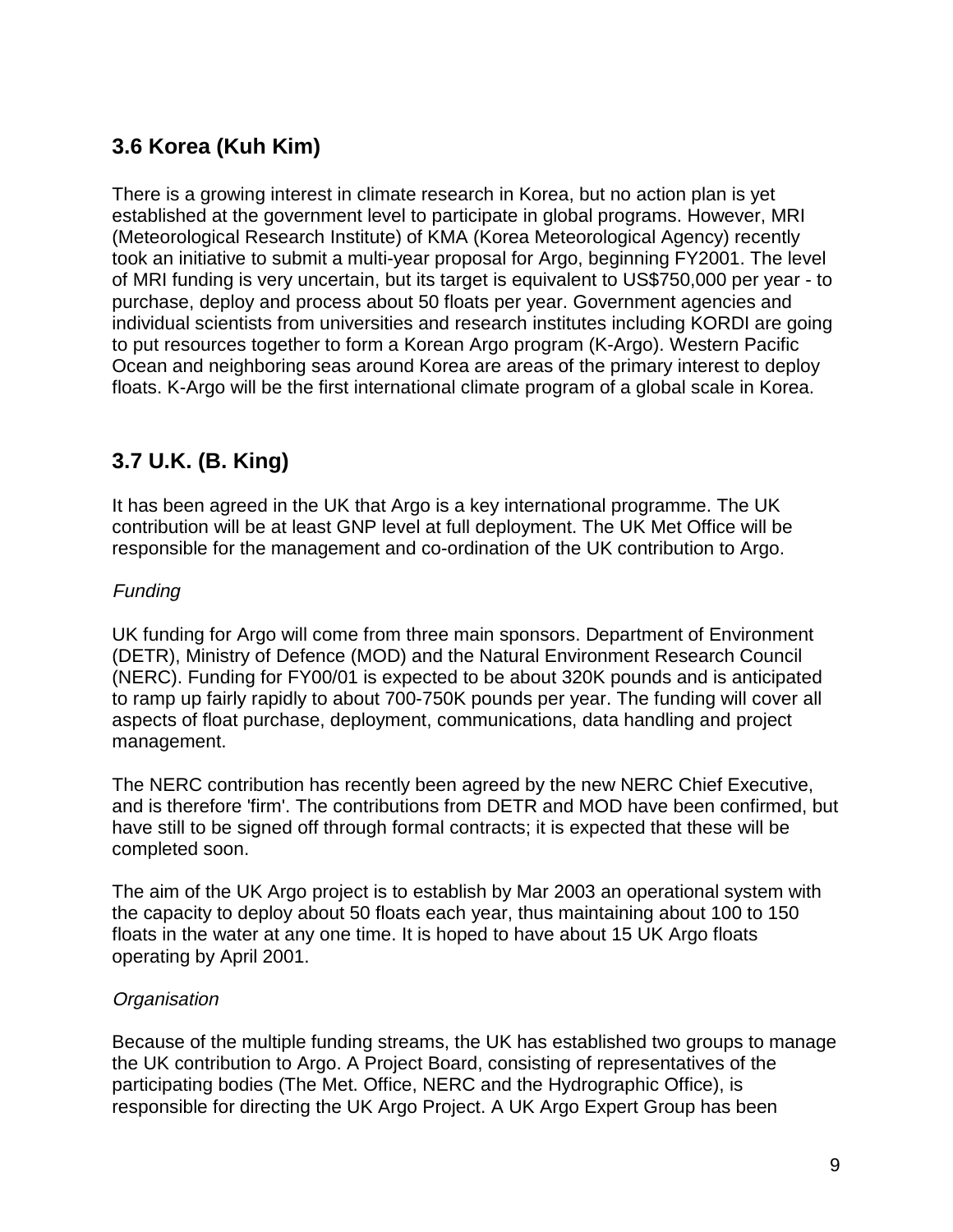established to provide scientific and technical advice. King is a member of the latter group, which is chaired by SOC. The first meetings of these groups were held on 29 Feb 2000. In addition the funding agencies (DETR, MOD and NERC) will be establishing a sponsors group to which the Project Board will formally report.

#### Science partners

The main UK science partners presently involved in planning are The Met. Office and SOC.

#### Data handling: delayed mode; real time.

Discussions are taking place between the UK Hydrographic Office and the British Oceanographic Data Centre about division of responsibilities in the UK for delayed mode data handling. No consensus has emerged yet. The Met. Office will be the focus for UK real-time data activities. Some float data from the GTS are already assimilated into The Met. Office's operational Forecasting-Ocean Atmosphere Model (FOAM).

#### Data transfer to GTS

There are four surviving UK floats from a deployment of seven in 1996. SOC has agreed with CLS/Argos that data from these will be posted automatically onto GTS. SOC is currently checking algorithms with CLS, and expects automatic posting to commence in late March 2000. These will therefore be the first UK floats to contribute to the Argo programme.

#### Future deployments

The UK pilot deployment is planned for the Irminger basin in late 2000. Future deployment locations will need to be agreed with the funding agencies, who will need to be convinced that deployment strategies address their areas of operational and scientific interest.

# **3.8 U.S.A. (D. Roemmich)**

The U.S contribution to Argo is a multi-agency effort implemented through the National Oceanographic Partnership Program (NOPP). NOPP supports a variety of projects involving partnerships of academic, government and industry PIs, including ocean observations, data assimilation, and modeling. The complete implementation of U.S. Argo will take place in three phases between 2000 and 2005.

Phase 1 of U.S. Argo is a funded pilot demonstration, with 55 floats being deployed in the tropical Atlantic and southeastern tropical Pacific. The pilot phase includes instrumentation development and demonstration activities – improvements in communication, salinity sensors and air deployment capabilities. It also provides for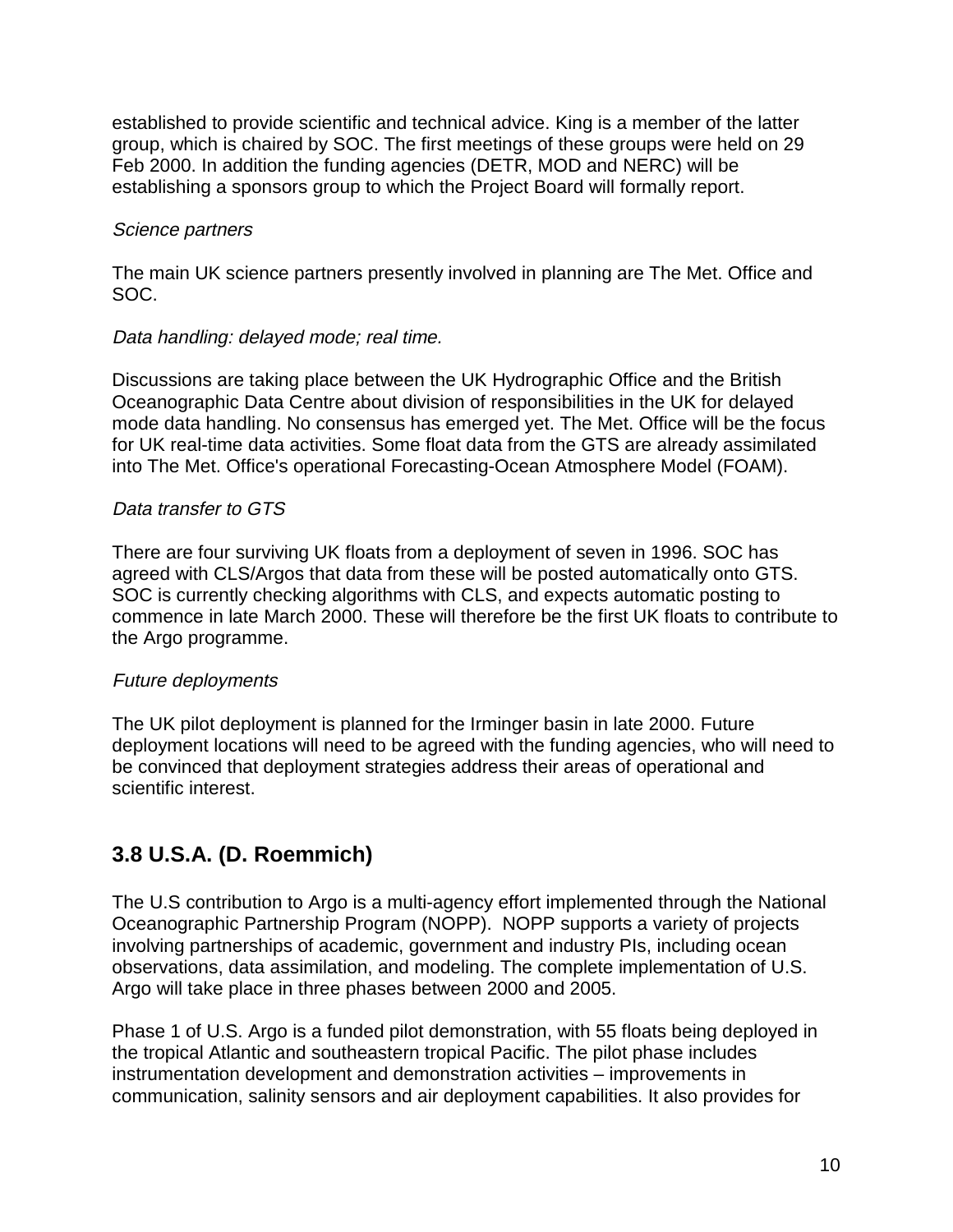development of the U.S. Argo Data System. Partners in the pilot are Scripps Institution of Oceanography, Woods Hole Oceanographic Institution, University of Washington, NOAA Atlantic Oceanographic and Meteorological Laboratory, NOAA Pacific Marine Environmental Laboratory, Webb Research Corporation, and Seascan Incorporated. By the end of 2000, it is planned that all of the pilot floats will be deployed, feeding realtime and delayed-mode data through the Argo Data Center.

Phase 2 is a 1-year initial implementation phase aimed at building the inventory of Argo floats in the Atlantic and Pacific Oceans. The objective is to develop and demonstrate the capability for manufacture and deployment of large float arrays and for handling the resulting data stream. This phase will increase the size of the Argo array using the \$3M of new funds for Argo in NOAA's FY2000 budget (\$2M in 'base' funds and \$1M from a Congressional earmark). It will include the U.S. contribution to startup funding for the international Coordinator's office in Toulouse.

Phase 3 will be a 5-year full implementation phase, beginning in FY2001, of the U.S. component of Argo. The concept of Argo as a global array of profiling floats is the primary objective. Major foci of the national effort will be the Atlantic and Pacific, but substantial contributions in the Indian and Southern Oceans are also likely. While the sustained level of multi-agency U.S. resources available for Argo is not yet known, a \$4.5M increase (to the \$2M in base funds) has been requested in NOAA's FY2001 budget pending before Congress. If approved, this would raise the base level to \$6.5M. Multi-agency (NOAA, NSF, ONR) funding levels can likely support up to about half of the global array, including the data system needed to provide real-time and high quality delayed-mode data from these instruments. A parallel continuing effort in developing the technology of profiling floats is also planned as part of the implementation phase.

The magnitude of U.S. resources available for Argo and the spatial distribution of floats will depend on international commitments to achieve a global array. This should include agreement among the partner countries on a plan for global coverage, consistency in performance standards of floats, and consistency in delivery of Argo data.

# **4. The Argo Data System**

#### Data System Prototypes

Argo Data System prototypes are under construction in the U.S. (Appendix I) and France (Appendix II). In discussions, it was noted that the two systems are evolving along remarkably parallel tracks. Both favor self-documenting, platform independent binary data formats to facilitate rapid and efficient exchange. Both are evaluating NetCDF templates, with all profiles from a particular instrument stored in a single file. This is desirable from the standpoint of storing meta-data and tracking changes in salinity calibrations. There was discussion of differing ideas for data flagging, but it is thought that adoption of a common data format is possible and is a strong requirement for Argo. Experiences with profiling float data and tentative plans for Argo data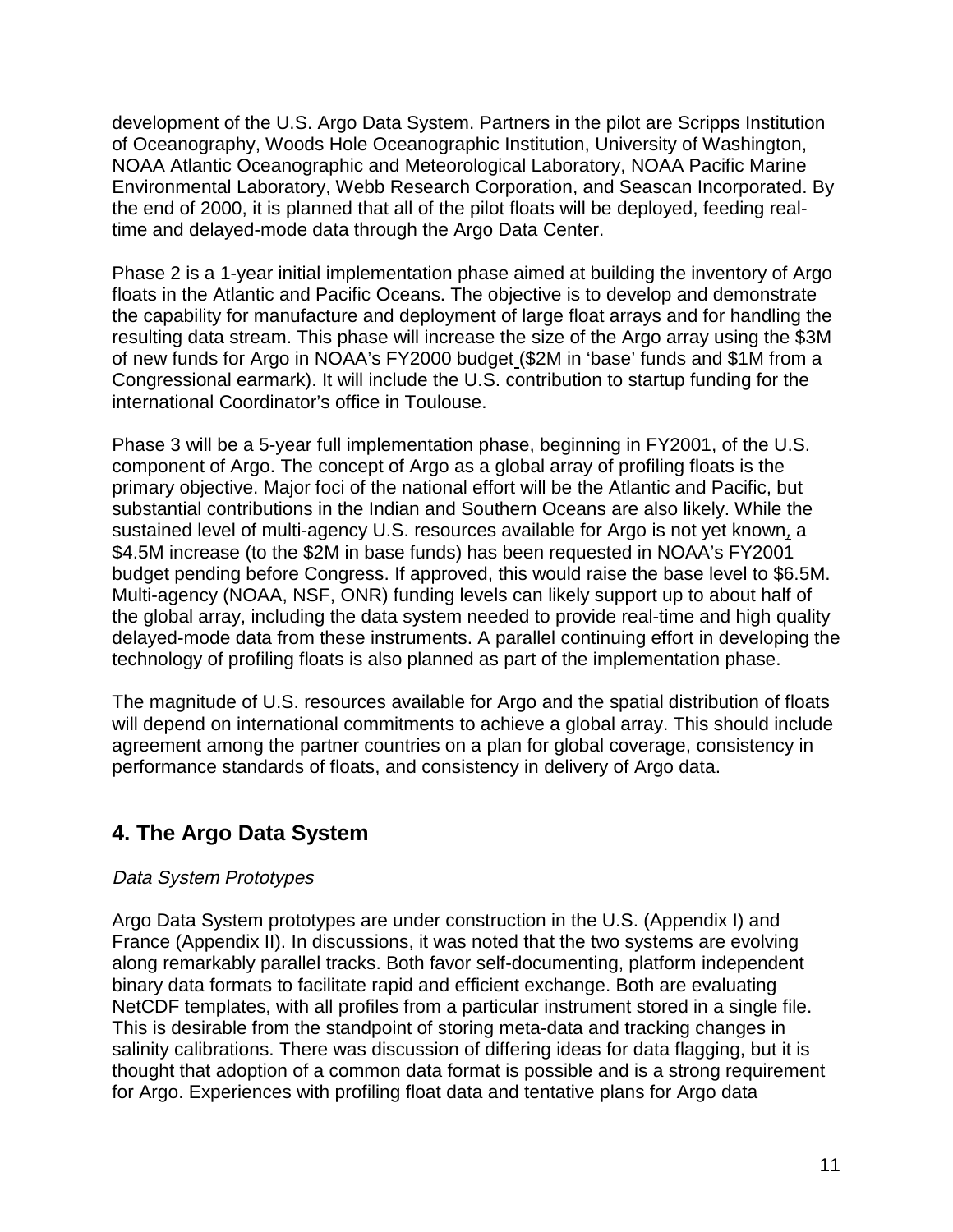management were provided by representatives of several other nations including N. Shikama for Japan and S. Narayanan for Canada.

National requirements may result in more than one data center for some ocean basins. This will not create problems provided that (i) a common data format is adopted by all, (ii) responsibilities for flagging, recalibration, GTS transmission etc. are clearly defined and agreed by all - to minimize inconsistent copies, and (iii) full access is provided for frequent update and exchange. It is not envisioned that users would need to obtain data from multiple locations. Rather they could obtain the complete and up-to-date Argo dataset from any data center.

#### Real-time quality control and transmission

Float experiments during the past few years have provided a variety of experiences with regard to real-time data transmission. In Argo, it is agreed that all data will be transmitted via the GTS in real time. Real-time quality control procedures will be fully automated to allow rapid turnaround 24 hours per day, 7 days per week. In other words, the time-limiting step should be communications from float to data center rather than holding time at the center. It is expected to achieve GTS transmission within 12 hours of data collection for a high percentage of both ARGOS and ORBCOMM profiles. A presentation on GTS data transmission was provided by E. Charpentier (Appendix III). He noted that a number of different GTS formats are presently used for float profiles. While real-time Argo data will be transmitted via the GTS, the opportunity also exists to supplement the GTS dataset with a better quality real-time dataset.

#### Delayed-mode quality control

Following the automated real-time quality control procedures, a more careful examination of data will be undertaken to provide the best quality data for scientific analyses. Delayed-mode quality control will include comparison of profile data with all other nearby (in space and time) data and examination of profile sequences from individual instruments by float-providing principal investigators or comparable experts. The data centers will provide continuous access to data during the quality control process to ensure that data from other centers is available for comparison. Centers will undertake to complete the delayed-mode quality control within a period of 3 months following data collection.

The necessity for rapid evolution and implementation of a working, country-to-country compatible data system is recognized. To facilitate this, a data system task team led by R. Molinari was established, with a progress report due by mid-2000.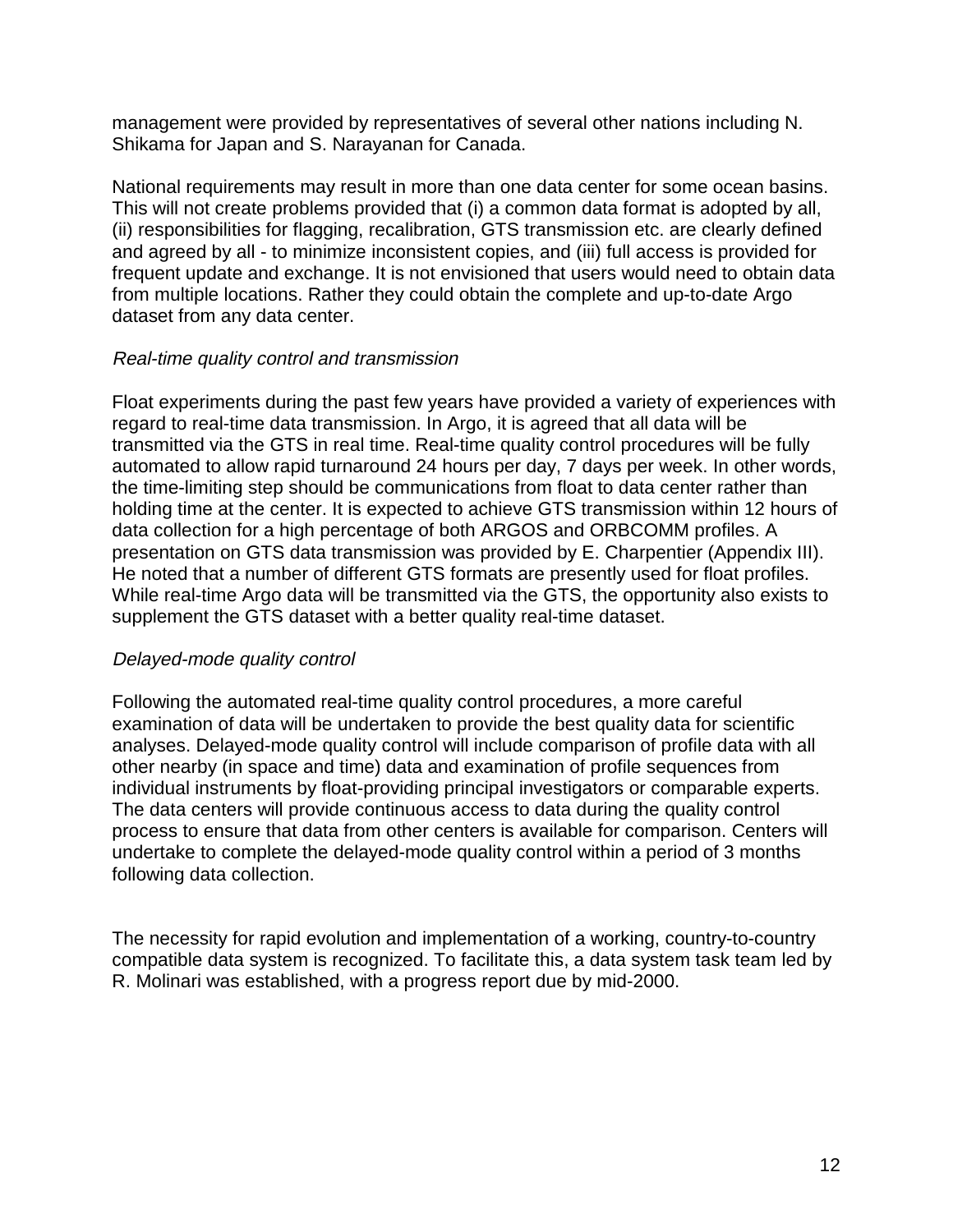### **5. Technical Issues Review**

# **5.1 Salinity Stability**

For Argo, it is desirable to have conductivity sensors capable of making measurements of salinity that are stable to 0.01 PSU over the course of 4 or 5 years. No known profiling floats have yet met this standard, mainly because there have been few floats in the water for this long with high-quality conductivity sensors. However, progress is being made toward the goal of salinity accurate to 0.01 PSU. A US APEX float equipped with and SBE CTD unit has now been working well in the western N. Atlantic for nearly 3 years, with salinity repeatable to better than 0.01 PSU in the tightest portion of the T/S relation. The scatter in salinity estimates from this sensor package is considerably less than the scatter in historical data from the region, and in the most repeatable portion of the T/S relation the standard deviation of salinity at a given temperature measured by the float is about 0.007 PSU, slightly better than the Argo target. Two other APEX/SBE floats have shown similar stability over a period of about 2.5 years, and 19 more have shown the same behavior over periods of 6-9 months. Additionally, Canadian, Japanese, German and Australian groups have reported good results with SBE CTD sensors for times of up to one year. Thus, there is reason to be optimistic that the Argo salinity target can be met over missions of a few years. Whether this stability will continue for longer missions can only be assessed by continuing to monitor the performance of these floats over the next year or two.

Some problems with SBE sensors have been encountered in the past year. On about 16 US floats in the Japan/East Sea, the salinity was low by as much as 0.2 PSU immediately following deployment. The problem was traced to a leakage of the biocide used in the instruments into the conductivity cell, sometime between the time the instruments were shipped and the time they were deployed. Since the biocide is somewhat water soluble, it washed off the cells after deployment and, in general, the salinity was accurate to within 0.01 PSU after less than 10 profiles. A similar problem was found on SBE CTD units deployed by Australia in the western Pacific warm pool. SBE has found the cause of this problem and has fixed it in newer CTD units.

Earlier models of FSI sensors on SOLO and APEX floats had some known problems, such as faulty electronic components or drift due to problems with biocide ablation from the conductivity cell. N. Shikama reported a problem seen in 2 FSI/APEX floats in the western North Pacific. These instruments returned profiles with unrealistic (unstable) density structure. FSI determined the cause to be an operational amplifier (MAX402), and this has now been corrected. At this point, it is concluded that both FSI and SBE sensor packages can meet the target of 0.01 PSU accuracy over periods of one to a few years. We do not yet know whether this accuracy can be maintained over longer intervals.

# **5.2 Energy budget and instrument lifetime**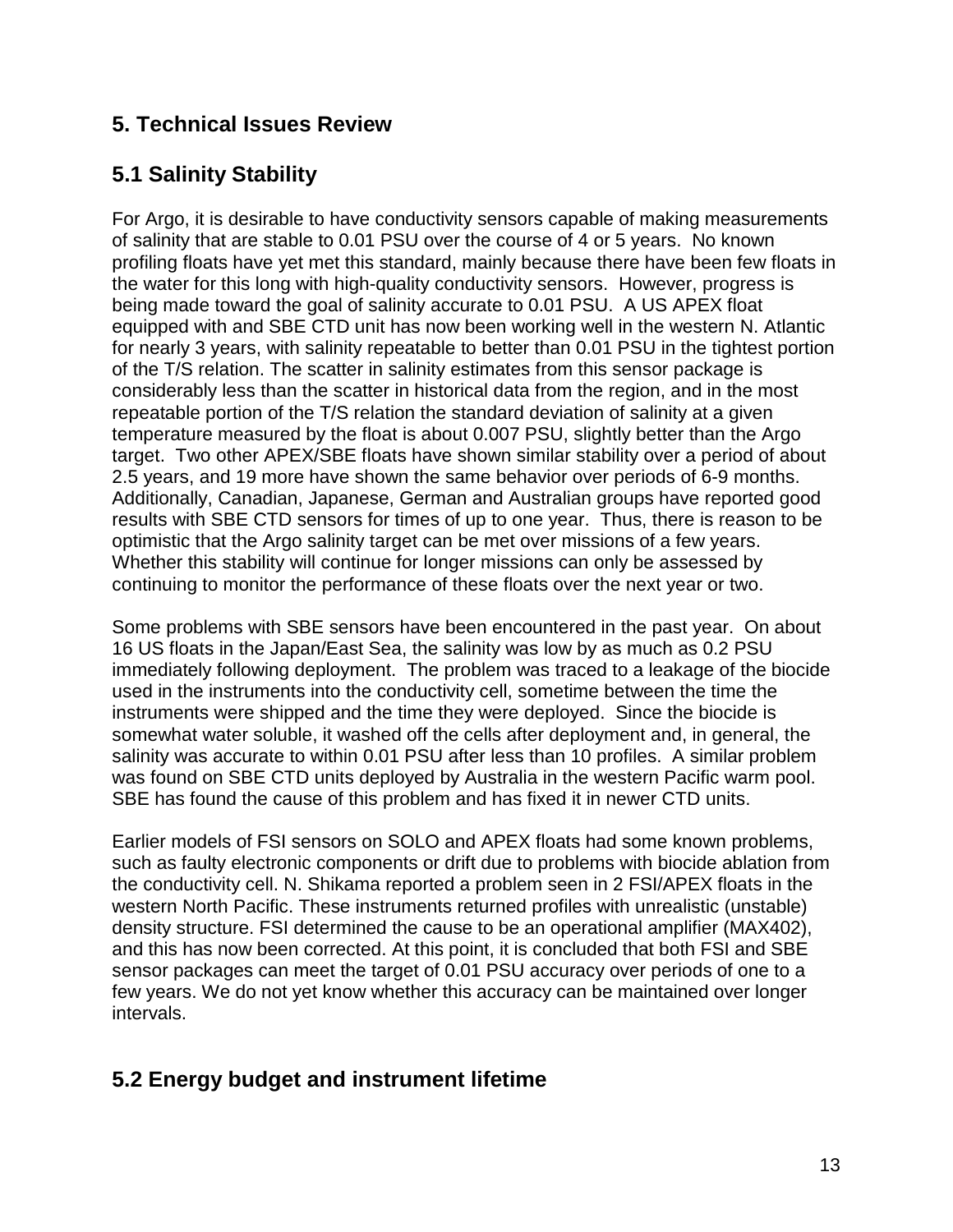Energy budgets for APEX, SOLO and PROVOR floats were provided at AST-1. There it was seen there that 4KJ (lithium) battery packs could provide sufficient energy for about 200 float cycles to 2000 m depth, including sensor power for profiling plus communications. At AST-2, discussion focused on tradeoffs between use of alkaline and lithium battery packs. Alkaline batteries have lower cost and less regulatory difficulties (e.g. as non-hazardous cargo in shipping). Lithium batteries have greater energy density and longer shelf life. They are no longer considered dangerous. It was reported that the U.S. Float Consortium is investigating both options and has not yet agreed on the suitability of alkaline batteries for achieving a 4-year mean float lifetime, or, conversely, on the necessity for lithium batteries.

# **5.3 Communications**

System ARGOS and ORBCOMM continue to be the most likely communications systems to be used for Argo. Since Iridium is bankrupt and appears to have actually ceased to function, it can no longer be considered for Argo. Until recently, System ARGOS has been the sole means to transmit float data. For a small additional charge, it is now possible to increase ARGOS coverage to include four satellites. Using the increased ARGOS coverage German and Australian floats have been able to successfully send profiles with of order 60 samples for surface times of less than 3 hours, even in the tropics where the satellite coverage is the sparsest. Thus, even if we continue to use System ARGOS, profiles with moderate resolution can be telemetered, processed, and placed onto the GTS network within 12 hours, as required for real-time ocean analyses produced by numerical weather prediction centers such as NCEP, ECMWF, and the UK Met Office.

Use of ORBCOMM has been limited to date, but its increased effective transfer rate, error correction, and nearly continuous coverage offer great advantages. Since the data link is reliable, modest data compression methods can be used. . For Argo, we will use messages up to seven times longer than those used for System ARGOS. Tests using CTD casts from ships suggest that profiles with 2 dbar resolution to 500 dbars and 5 dbars to 2000 dbars will require less than 9 ORBCOMM messages. Even though the ORBCOMM system limits usage by an individual transmitter to 1 % of the time, the high resolution profile can be telemetered during a surface time of less than an hour. Costs for an ORBCOMM transmitter and GPS receiver should be the same or less than for a System ARGOS PTT. ORBCOMM has been used in an autonomous electric glider to transmit over 90 shallow water profiles of temperature and salinity offshore from Monterey. A SOLO float equipped with ORBCOMM is now being tested at Woods Hole. It has successfully sent data from a coastal pond and should be tested at Bermuda time series station by the end of April and then deployed permanently near Bermuda by early summer. Successful tests of ORBCOMM were made between San Diego and Honolulu from the R/V Thompson during the fall of 1999. A surface mooring deployed near the Canary Islands has also been transmitting data in real-time using ORBCOMM. These developments indicate that ORBCOMM is now viable for Argo, but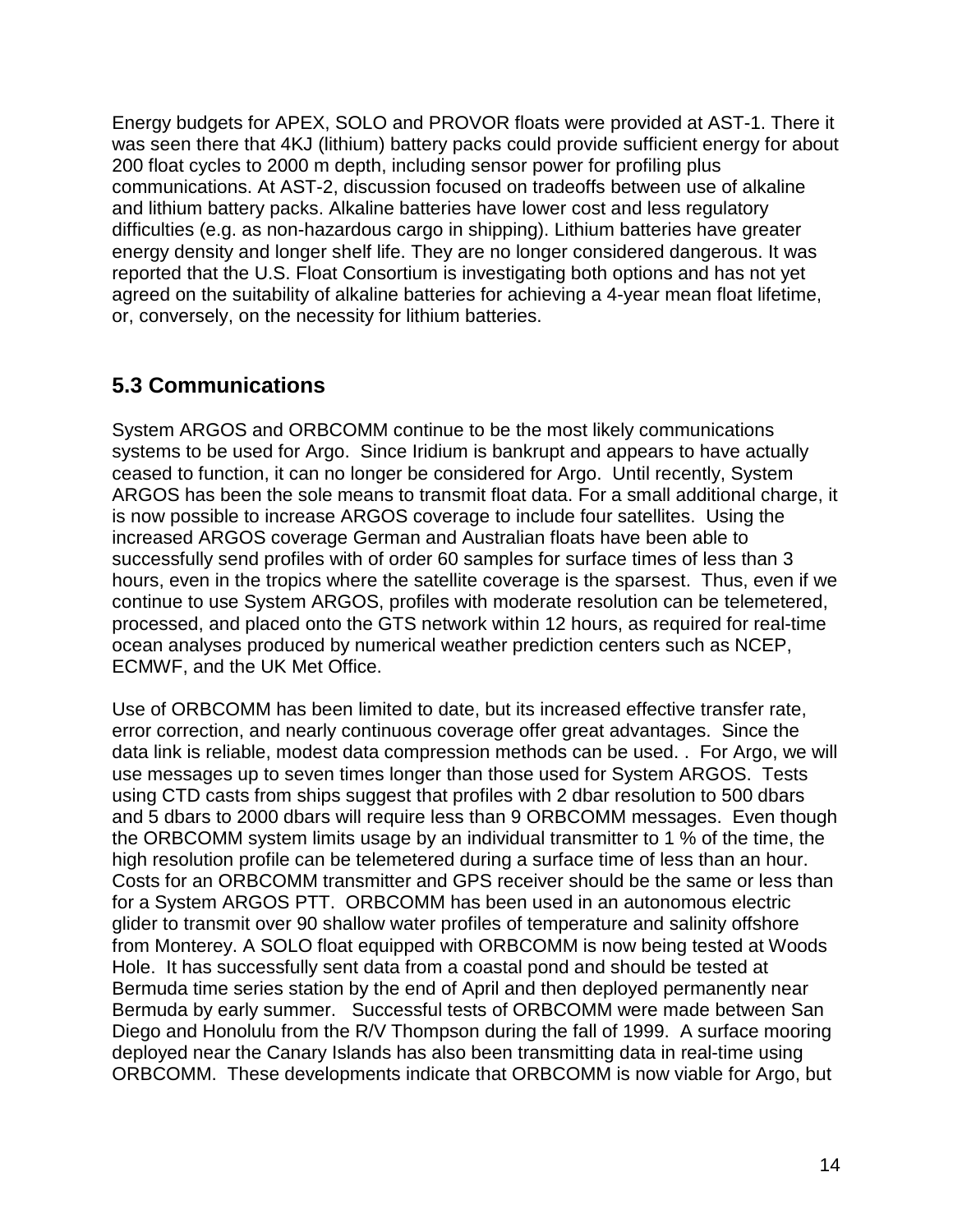that it should not be used exclusively until a significant number of floats have been deployed using this system.

Negotiations are under way with ORBCOMM for a long term agreement, of 5 years or longer, for a low monthly fee for the each float. These negotiations will be expanded to provide coverage for the entire Argo array.

# **5.4 Profile depth**

It is desirable for Argo to have floats that can profile to depths of up to 2000 m anywhere in the World Ocean. This depth is chosen for several reasons. First, in many locations the climatological T/S relation is more variable at depths above this level; to the extent that it will be necessary to correct salinity to climatology, it is desirable to make this correction at a depth where the T/S relation shows little variation. Second, it is anticipated that the dispersion of floats will decrease with increasing depth, and a parking level of 2000 m might be desirable in regions where it is necessary to minimize float dispersion. Third, deeper profiles are is desirable for both for scientific and operational users of Argo data.

Both the APEX and SOLO instruments are potentially capable of profiling to 2000 m in the sense that their hulls can withstand this pressure. However, at present there is not enough excess buoyancy available on either float to profile from 2000 m to the sea surface in tropical regions having a very warm surface layer. If a float lacks the necessary excess buoyancy, then it will not reach the surface during its profile. A study has recently been conducted at the University of Washington to attempt to determine the maximum profiling depths of floats that are presently available. Using historical temperature and salinity data from various regions, a simple model of float buoyancy was created that takes account of the thermal expansion and compressibility of both APEX and SOLO floats. For the present generation of floats, it has been found that a high fraction (as much as 60%) of the profiles would be lost at low latitudes due to a lack of excess buoyancy for both types of floats, for parking at 2000 m. In fact, in the equatorial Pacific it was found that both types of floats presently available could reliably collect data to no more than about 800 m. At higher latitudes, where the surface waters are denser and less buoyancy is required to reach the surface, this problem is less severe. A more detailed report resulting from this study, that examines the maximum reliable profiling depth in most regions of the world ocean can be found on the web at http://compass.ocean.washington.edu/~riser/public, in the file argo-depth.pdf or argodepth.ps.

The Science Team agreed that the depth capability of profiling floats is still an actively evolving part of the technology. Several areas of investigation are underway. These include the use of pumps with greater displacement and passive solutions for changing the effective compressibility of floats or their effective thermal expansion coefficient. The Science Team is uncertain how to achieve an appropriate balance between encouragement of float manufacturers to achieve greater profile depth versus cost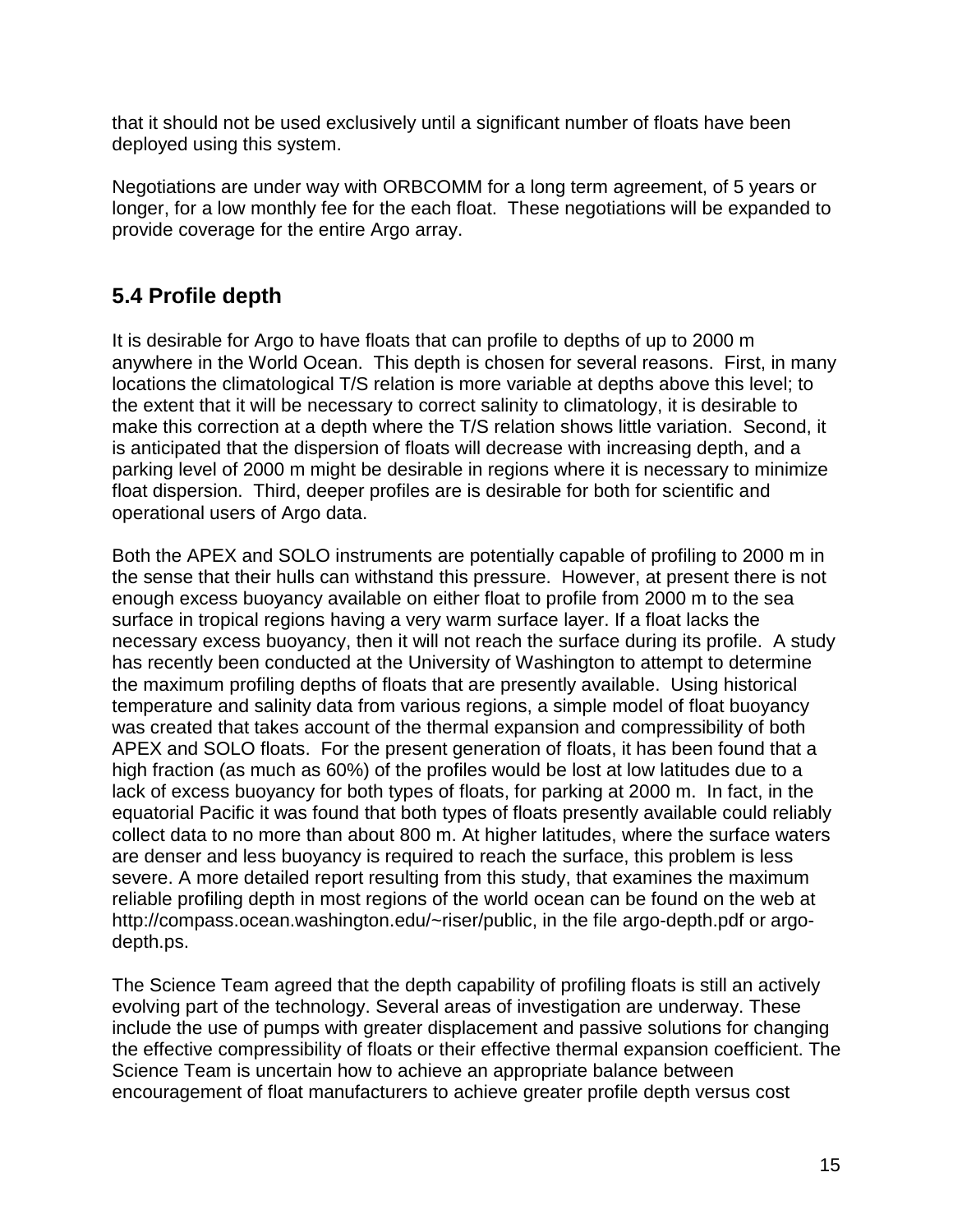effectiveness of present designs. The cost/benefit curve is not yet understood. The agreed "target" depth during the early years of Argo is 2000 m. However, this is a "target" and not a performance standard. It is achievable with PROVOR floats but not in warm/fresh tropical waters using presently tested APEX or SOLO floats. The issue should be revisited at AST-3 following testing of improved models.

# **5.5 Performance standards**

Performance standards are needed to ensure that (i) scientific and technical requirements of Argo are met, (ii) there is a uniform metric available for quality control procedures, and (iii) so that contributions from different Argo float providers meet minimum compatibility requirements. A technical performance subcommittee has been formed to address the issue. As an interim measure, "provisional" standards for sensor accuracy are as given below. Profiles that meet these standards will satisfy design criteria discussed in the Argo Design document. Indeed, instrumental errors at the levels specified below are considerably less than mapping errors for the short timescale (seasonal) short spatial scale (1000 km) limit of our interest. For long time-scale (decadal) and large spatial scale (global) variability, the required limits for small nonrandom errors will need careful consideration.

Salinity – 0.01 psu relative to deep T/S variability. It is agreed that 0.01 psu accuracy is desirable, but that with presently tested CTDs sensor drift at this level cannot be unambiguously distinguished from deep T/S variability of similar magnitude. Testing of new generation CTDs (Section 5.2) shows promise for achieving the absolute standard.

Temperature – 0.005 °C. Temperature stability specifications for present CTDs indicate that this can be achieved over substantial float lifetimes (4 years).

Pressure – 5 db.

# **6. Implementation of a global profiling float array**

A summary of national commitments and proposals was extracted from the national reports and is summarized in the following table. Close dashed lines (---) indicate commitments and spaced dashed lines (- - - ) indicate proposals. Vertical bars indicate approximate fiscal year boundaries, which are different in different countries. Absence of continuation lines during later years indicates that the specific national plans are not yet formulated, but contributions may be made.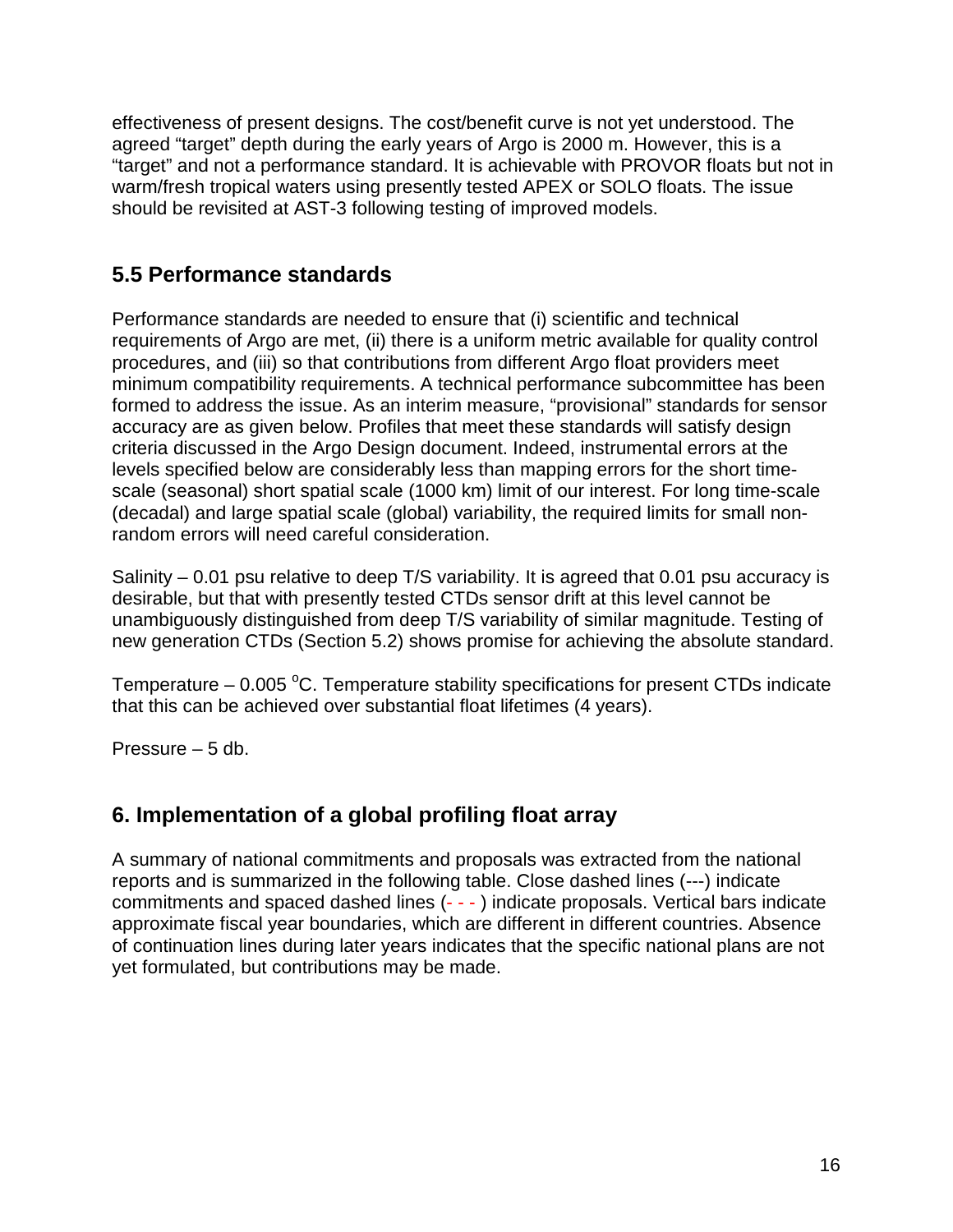| Date      |                                                                                                        |
|-----------|--------------------------------------------------------------------------------------------------------|
| Australia | ---------------10---------------  - - - - 30-50 - - -    - - - - 30-50 - -    - - - - 30-50 - -        |
| Canada    | ---------------10-------------  - - - - - - 75 - - -    - - - - -75 - - - -                            |
| E.U.      | $   - - - - 80 - - -   $                                                                               |
| France    | -----------20-----   - - - - 50 - - - - -   - - - - 50 - - - - -   - - - - 50 - - - - -   - - - - -    |
| Germany   | $   - - - 75 - - -    - - - 75 - - - -   $                                                             |
| Japan     | -----------20----------------   - - - - 50 - - - - -   - 100 or more -    - 100 or more -              |
| Korea     | $   - - 25 - 50 - -    - - - 25 - 50 - -    - - - 25 - 50 - - -    - - - - - -$                        |
| U.K.      | -----------15-------------------   - - - - 50 - - - - -   - - - - 50 - - - - -    - - - - 50 - - - - - |
| U.S.A.    | ----55--------  ---------130-------   - - - 300 - - - -    - - - 375 - - - -    - - - 375 - - - -      |

#### **Table 1. Argo National Commitments and Proposals by Year**

It is likely that approximately half of the global array of 3000 Argo floats will be operating by the end of 2003, the first year of GODAE. The question of tradeoffs of global coverage at sparse density versus regional coverage at full Argo density  $(3^\circ$  spacing) was discussed. Clearly, deployments will begin regionally. It was agreed by most of the Science Team that for GODAE and CLIVAR objectives, it is preferable that Argo initially achieve global coverage at 50% density rather than sampling half of the global ocean at 100% density of instruments. A completed Argo array of 3000 instruments should be in place by the end of 2005.

# **6.1 Basin implementation strategies**

There is not yet enough known of national contributions to Argo and national priorities to make detailed basin-by-basin implementation plans. However, planning exercises were initiated so that the process of basin planning could be better understood. Problem areas (the southern hemisphere extra-tropics) need to be identified early in order to direct attention there. Argo must be a global array of profiling floats rather than a cluster of regional arrays. Resource projections for the Atlantic, Pacific, Indian, and Southern Ocean were deemed adequate for completion of the Argo array in all except the Southern Ocean. This should not be interpreted as meaning that no further floats are required for other basins. Priority shifts will occur (preferably southward) and some planned contributions may not materialize. Additional participation by float-providing nations is needed.

First iteration maps of deployment strategy were produced for all basins except the Southern Ocean (where array dispersion will be relatively rapid from sparse supply vessel routes due to high velocity at any parking depth). The basin implementation strategy maps are not reproduced here due to their speculative nature. However, they will be provided as input for subsequent basin implementation meetings. The first of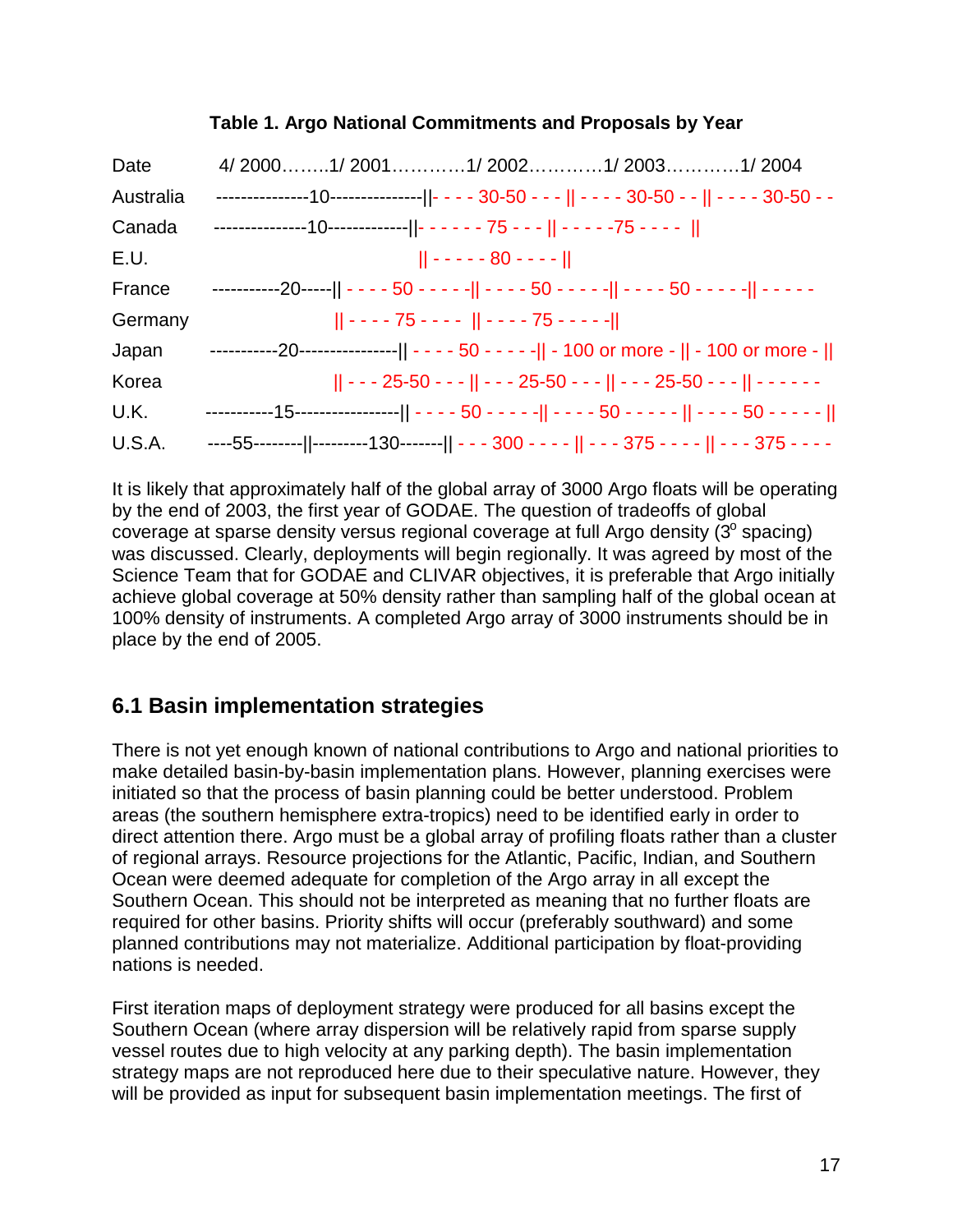these (for the Pacific and eastern Indian Oceans) will be held in Tokyo in April, 2000. Discussion of Atlantic Ocean implementation strategy is planned for July 2000 and the Indian Ocean for November 2000.

In addition to achieving adequate density of instruments, it is desirable to avoid populating a given region with floats from a single provider or during a single deployment year. The former is to permit comparison of different instrument types and provide backup in case of systematic failures. The latter is to prevent large gaps from forming due to array aging.

# **6.2 Status Report on the International Coordinator**

An International Coordinator will be located in Toulouse France to facilitate IOC/WMO requirements for notification of member states regarding deployment of floats that may drift into EEZs. The Coordinator will also assist the Science Team in a number of functions including coordination of float deployments, wide dissemination of Argo information via the internet, and encouragement of IOC/WMO member states to join the Argo project. It is thought that an effective vehicle for enlisting broad interest and participation is through regional action panels. Chairpersons of Basin Implementation Strategy meetings are directed to consider formation of such panels. The status report on the Coordinator (from E. Charpentier) is included as Appendix IV. The U.S. and U.K have agreed to support part of the cost of the Coordinator. Additional support is needed.

# **7. Argo Science**

Brief presentations of Argo-related science were made by P.Y. Le Traon (Combining float data and altimetry in the gulf Stream region) and D. Roemmich (Eddy transport of heat and thermocline waters in the North Pacific). Future meetings of the Science Team should include more time set aside for presentation of scientific results from Argo.

# **8. Next meeting, changes to membership**

The present membership of the Argo Science Team includes Dean Roemmich (chairman), Olaf Boebel, Yves Desaubies, Howard Freeland, Brian King, Pierre-Yves Le Traon, Bob Molinari, Breck Owens, Steve Riser, Uwe Send, Kensuke Takeuchi, and Susan Wijffels. The Science Team will recommend to its parent bodies (GODAE, CLIVAR UOP) that Kuh Kim (Korea) and an additional representative from Japan (to be named) should be added to the group.

The next meeting of the full Argo Science Team is tentatively scheduled for Victoria, British Columbia, Canada, in March 2001. In the interim, basin implementation meetings should have been held as discussed in Section 6.1.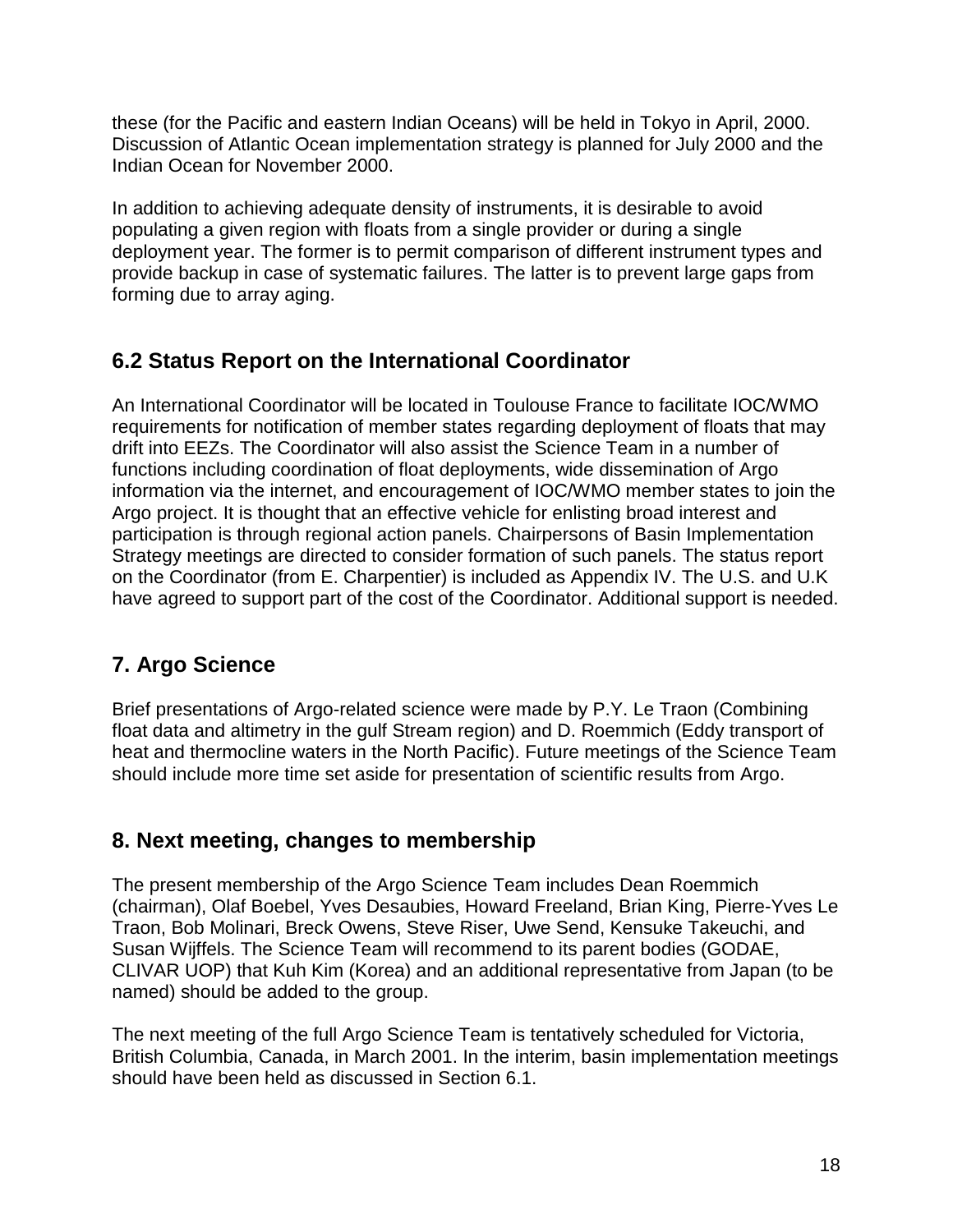#### **List of Participants**

Arthur Alexiou Senior Assistant Secretary Intergovernmental Oceanographic Commission of UNESCO 1, rue Miollis Paris 75732 France Cedex 15 Phone: 331 45 68 4040 Fax: 331 45 68 5812 E-mail: A.Alexiou@unesco.org

Reginald Beach US Office of Naval Research International Field Office 223 Old Marylebone Road London NW1 5TH United Kingdom Phone: 44 (0) 20 7514 4964 Fax: 44 (0) 20 7723 6359 E-mail: rbeach@onreur.navy.mil

Olaf Boebel Graduate School of Oceanography University of Rhode Island 222 Watkins Building Narragansett RI 02882 USA Phone: (401) 874 6186 Fax: E-mail: oboebel@gso.uri.edu

Luca Centurioni Southampton Oceanography Centre Empress Dock European Way Southampton SO14 3ZH United Kingdom Phone: 44 (0) 23 8059 7654 Fax: 44 (0) 23 8059 6888 E-mail: luc@soc.soton.ac.uk

Etienne Charpentier Data Buoy Co-operation Panel c/o CLS, 8-10 rue Hermes Parc Technologique du Canal 31526 Ramonville St-Agne, France Phone: 33 5 61 39 47 82 Fax: 33 5 61 75 10 14 E-mail: charpentier@cls.fr

Muriel Cole Office of the Chief Scientist, NOAA U.S. Dept. of Commerce, HCHB 5224 14 th St. & Constitution Avenue, NW Washington, DC 20230, USA Phone: 202-482-2049 Fax: 202-482-5231 E-Mail: Muriel.Cole@noaa.gov

Yves Desaubies IFREMER BP 70 29280 Plouzane, France Phone: (33) 298 22 4275 Fax: (33) 298 22 4496 E-mail: yves.desaubies@ifremer.fr

Howard J. Freeland Division Head, Ocean Science & **Productivity** Institute of Ocean Sciences P.O. Box 6000 Sidney, B.C. V8L 4B2 Canada Phone: (250) 363-6590 Fax: (250) 363-6746 E-mail: freelandhj@dfo-mpo.gc.ca

Hiroyasu Furukawa Science & Technology Agency 2-2-1 Kasumigaseki Chiyoda-ku Tokyo 100-8966, Japan Phone: 81 3 3580 6561 Fax: 81 3581 7422 E-mail: hfuruka@sta.go.jp

Kuh Kim School of Earth and Environmental **Sciences** Seoul National University Seoul 151-742 Korea Phone: 82 2 880 5743 Fax: 82 2 887 0210 E-mail: kuhkim@ocean.snu.ac.kr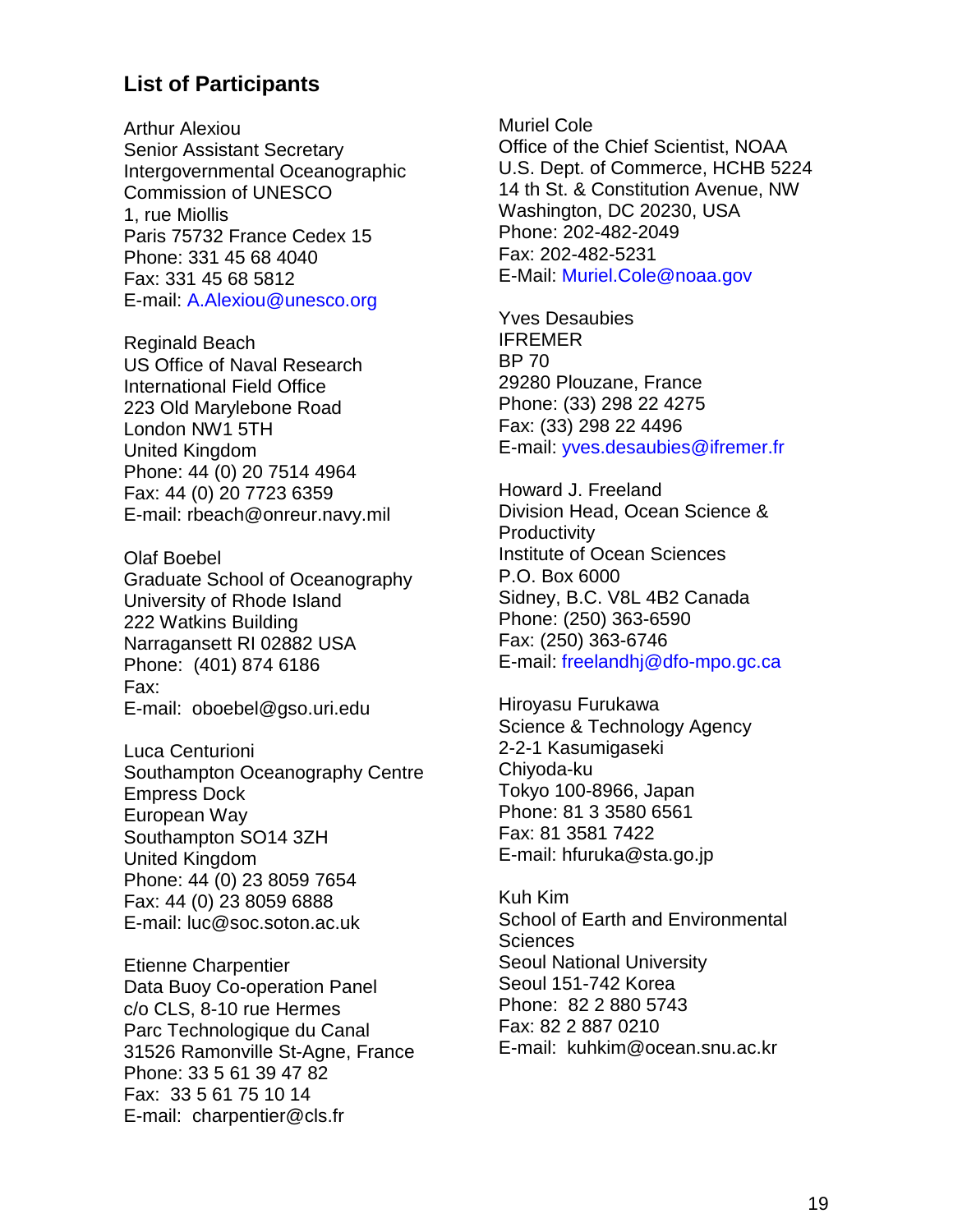Brian A. King Southampton Oceanography Centre Empress Dock Southampton SO14 3ZH United Kingdom Phone: +44 (0) 1703 596438 Fax: +44 (0) 1703 596204 E-mail: b.king@soc.soton.ac.uk

Gilbert Maudire IFREMER Centre de Brest BP 70 29280 Plouzane, France Phone: 33 2 98 22 42 16 Fax: 33 2 98 22 46 44 E-mail: Maudire@ifremer.fr

Keisuke Mizuno Jamstec 2-15 Natsushima-cho Yokosuka, 237-0061 Japan Phone: 81 468 67 3872 Fax: 81 468 65 3202 E-mail: kmizuno@jamstec.go.jp

Bob Molinari NOAA/AOML 4301 Rickenbacker Causeway Miami, FL 33149-1026 USA Phone: 305-361-4344 Fax: 305-361-4392 E-mail: molinari@aoml.noaa.gov

Savithri Narayanan Marine Environmental Data Service 1202-200 Kent Street Ottawa, Ontario K1A OE6 Canada Phone: 613 990 0265 Fax: 613 993 4658 E-mail: narayanans@dfo-mpo.gc.ca

Breck Owens Clark 207A, MS#29 Woods Hole Oceanographic Institution Woods Hole, MA 02543 Phone: 508-289-2811 Fax: 508-457-2163 E-mail: bowens@whoi.edu

Terri Paluszkiewicz Office of Naval Research Ocean Modelling & Prediction Code 322 800 N. Quincy St. BCT 1 Arlington, VA 22217 USA Phone: 703 696 4721 Fax: 703 696 3399 E-mail: paluszt@onr.navy.mil

Steve Piotrowicz Office of Oceanic & Atmospheric Research, NOAA 1315 East-West Highway Silver Spring, MD 20910 USA Phone: 301-713-2465 ext, 124 Fax: 301-713-0163 E-mail: Steve.Piotrowicz@noaa.gov

Stephen C. Riser School of Oceanography University of Washington Seattle, WA 98195 USA Phone: 206-543-1187 Fax: 206-329-0858 E-Mail: riser@ocean.washington.edu

Dean Roemmich Scripps Institution of Oceanography La Jolla, CA 92093-0230 USA Phone: 858-534-2307 Fax: 858-534-9820 E-mail: droemmich@ucsd.edu

Uwe Send Institut fuer Meereskunde Abt. Meeresphysik Duesternbrooker Weg 20 24105 Kiel Germany Phone: 49 431 5973890 Fax: 49 431 5973891 E-Mail: usend@ifm.uni-kiel.de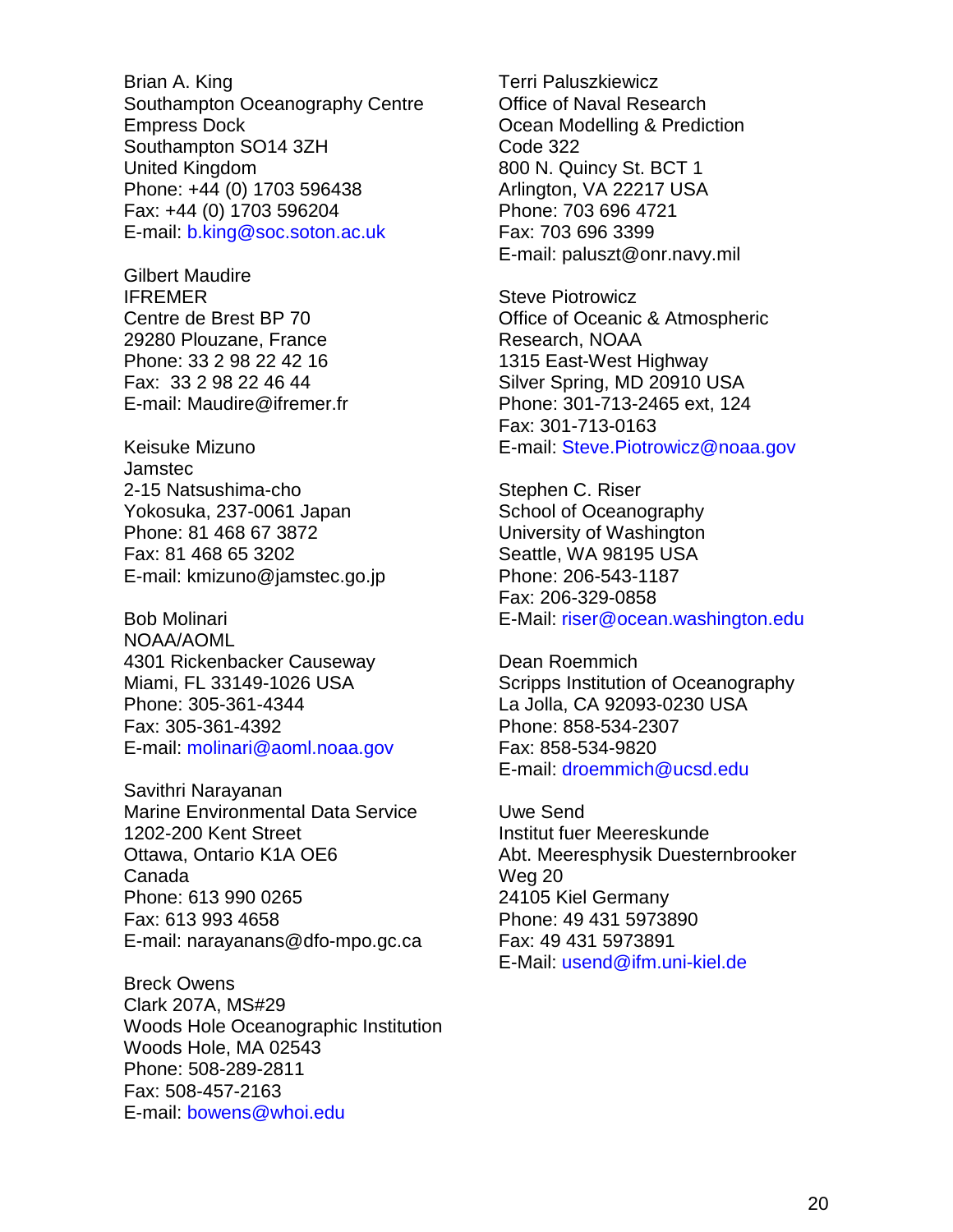Nobuyuki Shikama Head of Second Laboratory Oceanographic Research Department Meteorological Research Institute Japanese Meteorological Agency Ministry of Transport Tsukuba City, Japan Phone: 81-298-53-8657 Fax: 81-298-55-1439 E-mail: nshikama@mri-jma.go.jp

Kensuke Takeuchi Institute of Low Temperature Science Hokkaldo University Kita 19 Nishi8 Higasiku, sappore 060 Japan Phone: 81-11-706-5470 Fax: 81-11-706-7142 E-mail: takeuchi@clim.lowtem.hokudai.ac.jp

Pierre-Yves Le Traon Head, Oceanography Unit CLS Space Oceanography Division 8-10 rue Hermes Parc Technologique du Canal 31526 Ramonville Saint-Agne France Phone: (33) 5 61 39 47 58 Fax: (33) 5 61 75 10 14 E-Mail: Pierre-Yves.Letraon@cps.fr

Jon Turton Meteorological Office London Road Bracknell, Berks, RG12 2SZ United Kingdom Phone: 44 1344 85 6229 Fax: 44 1344 85 6909 E-mail: jdturton@meto.gov.uk

Loic Petit de la Villeon IFREMER Centre de Brest BP 70 29280 Plouzane, France Phone: 33 2 98 22 49 13 Fax: 33 2 98 22 46 44 E-mail: Loic.Petit.De.La.Villeon@ifremer.fr Susan Wijffels CSIRO, Marine Research GPO 1538, Hobart Tas 7000 Australia Phone: (613) 6232 5450 Fax: (613) 6232 5123 E-mail: Susan.Wijffels@marine.csiro.au

W. Stanley Wilson Deputy Chief Scientist DOC/NOAA, HCHB Rm 5224 14 th St & Constitution Avenue, NW Washington, DC 20230 Phone: 202-482-3385 Fax: 202-482-5231 E-mail: Stan.Wilson@noaa.gov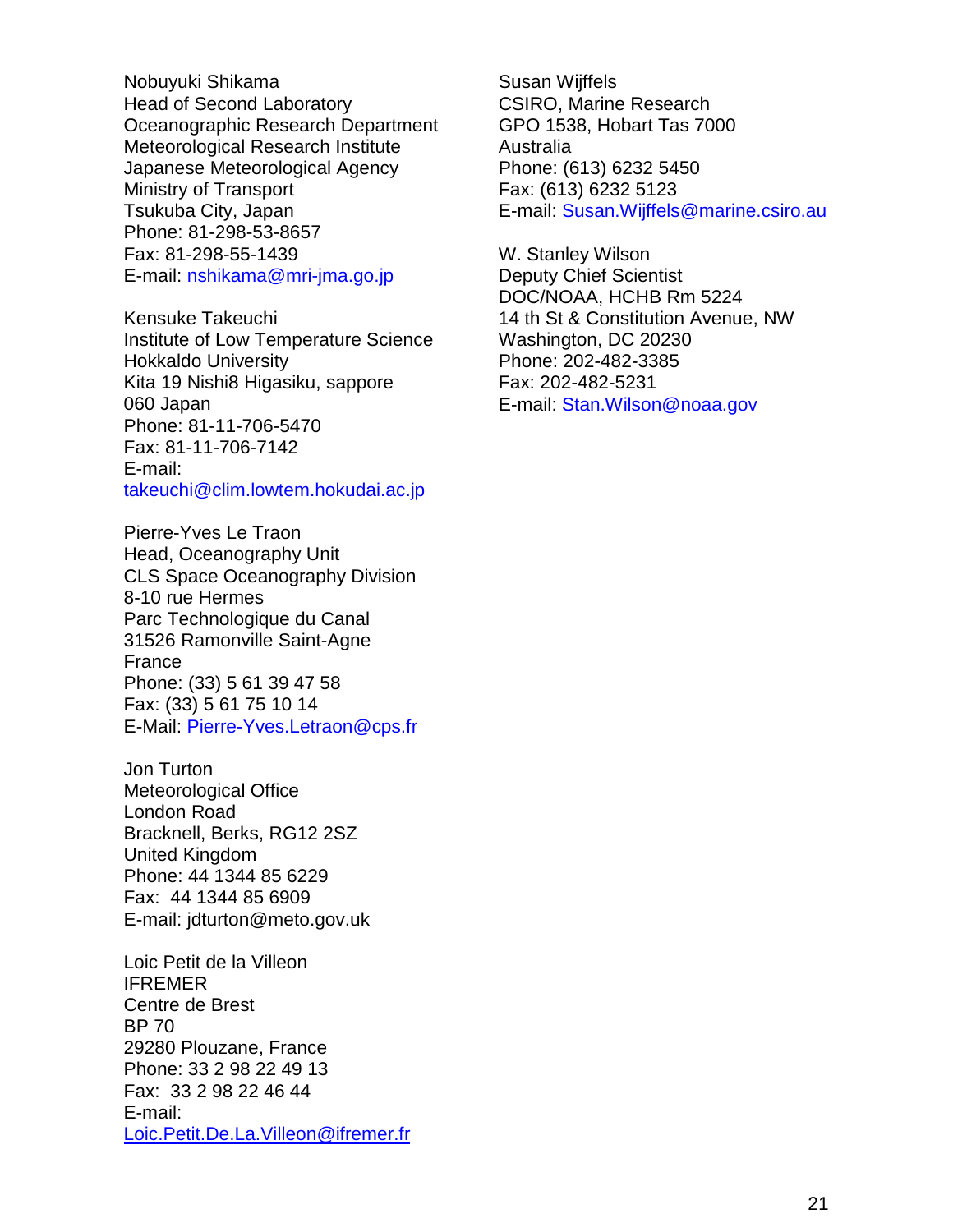# **Appendix I- THE U.S. ARGO DATA SYSTEM**

#### **1. INTRODUCTION**

The purpose of this document is to advance the planning and implementation of a data management system for the profiling float array, Argo. Many of the desirable characteristics of the data system are known, as are some of the pitfalls we wish to avoid. While the overall form of the data system is known, many of its specific attributes are not and some areas of responsibilities are still to be determined. The following is prepared to circulate among those involved in Argo data delivery in order to solicit ideas and assistance. Readers should not assume that what is written here is fixed. It is advanced as a straw man for comment. Initial steps in implementation must occur soon, so there is some urgency in the process.

#### **2. CONCEPT**

 Data management in Argo is planned to be step-by-step process, with all profiles being tracked through a series of procedures that add to the quality of individual profiles or of the overall dataset, with fixed time limits. Users have access to the data at any point after the initial steps (i.e. within 12 hours of collection) and are provided with information on what processing has been completed at that point in time. We characterize this system as the Argo Data Assembly Line (ADAL) and its basic structure is shown in Fig 1.



# **Fig. 1 The Argo Data Assembly Line**

The ADAL represents the data management methodology needed to ensure timely delivery of high quality profiling float data to a large user community. Specific objectives are:

(a) Real-time quality controlled data available to the operational community within 12 hours of collection. A 24 hour, 7 day a week fully automated operation is required.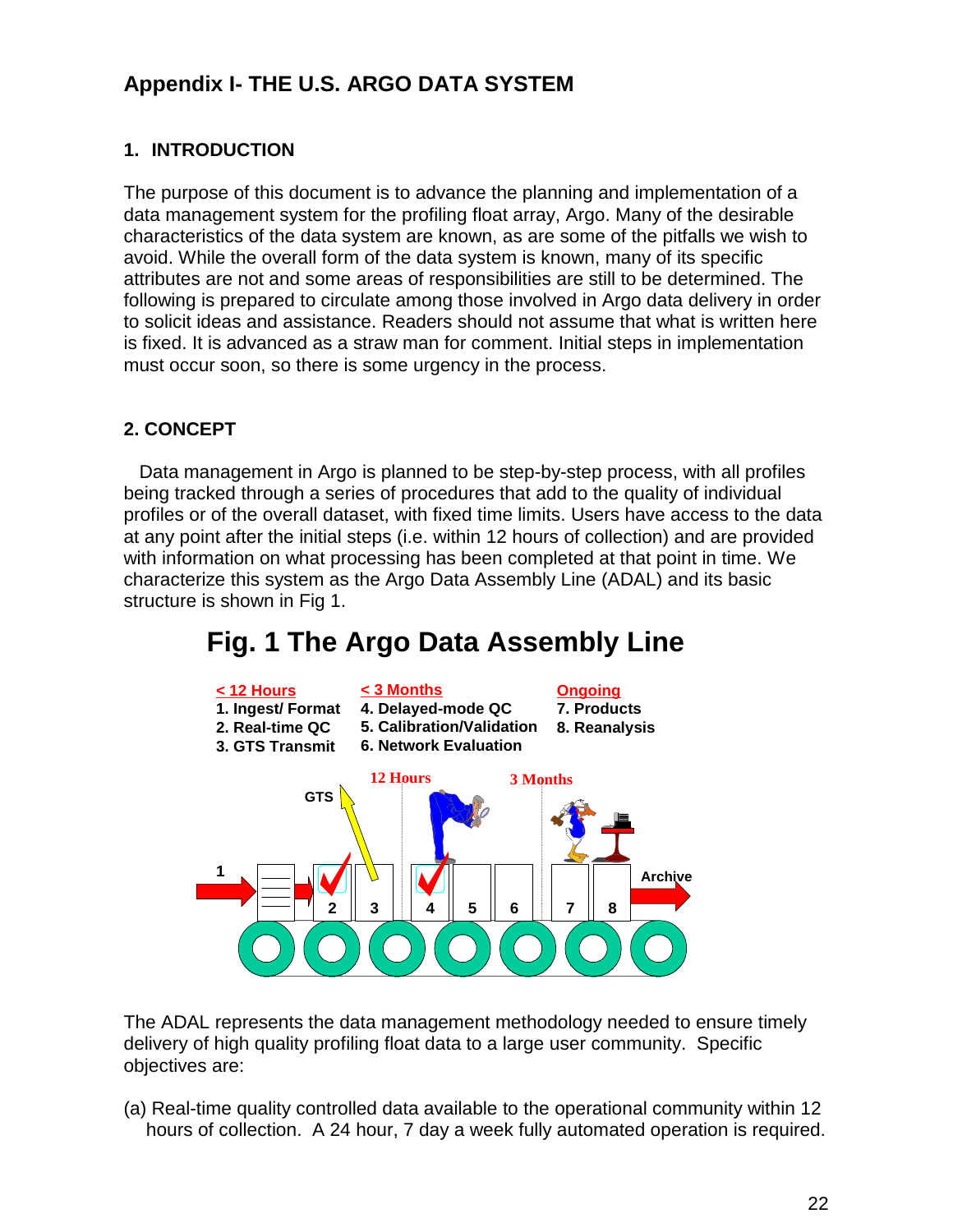- (b) A higher level of quality control, including expert inspection of profiles, applied to the data within 3 months.
- (c) Continuous open access to the data after the real-time quality control.
- (d) Continuous evaluation of the network to ensure that design requirements are satisfied.
- (e) Generation of data products to increase the usefulness of data and for further quality assessment.

A description of the tasks to be performed on the ADAL to achieve these objectives is given next. Off-line requirements to be satisfied prior to and during the operation of the ADAL are then described.

#### **2. DATA ASSEMBLY LINE TASKS**

 A schematic diagram of the ADAL is shown in Fig 1. Within each of the major steps, specific activities are as follows:

**Task 1, Data ingestion:** Raw data from the satellite services (presently ARGOS and ORBCOMM) are simultaneously sent to the ADAL and to float PIs. The PI copy is both for information purposes and to ensure that data are not subsequently lost from the ADAL. The data are put into a common format on the ADAL (Fig 2) and metadata are added. The data format should be self-describing and machine independent (NetCDF is an example of such a format although no final choice has been made). Data are stored as one data file per float, with new profiles from the same float appended as they are received. This is efficient in terms of meta-data storage and

# **Fig. 2 ADAL Format for Argo Data**



access to individual float histories. Individual profiles have a unique identification consisting of platform and sequence numbers.

**Task 2, Real-time quality control (QC):** The raw data are checked using automated procedures. Real-time tests include comparison of data values and gradients with climatologies, comparison with near neighbors including the float's own recent profiles, speed and checksum tests, and some specific tests for salinity that have yet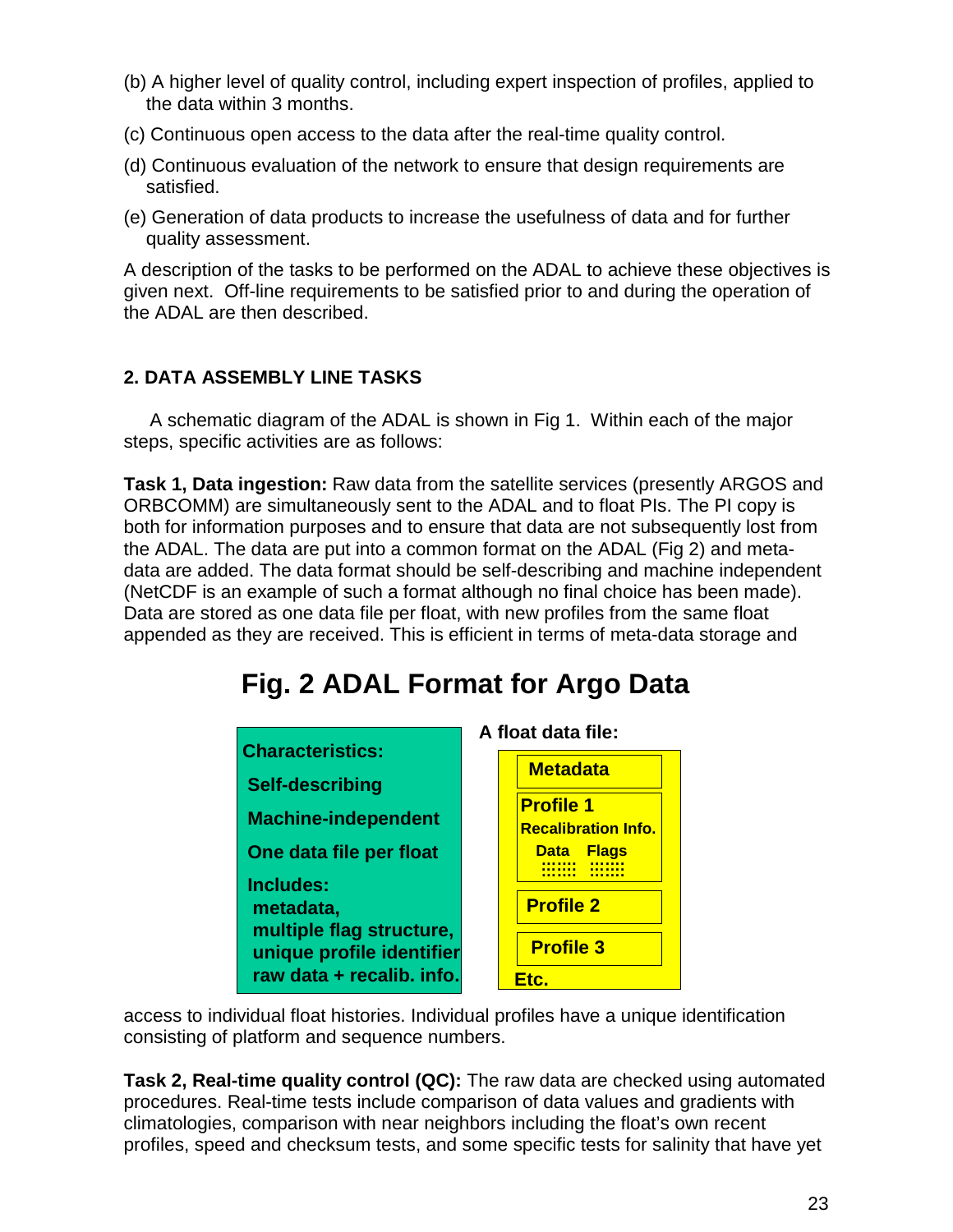to be devised. Data formats will include a series of flags to indicate whether data records have passed or failed individual tests (as opposed to a single good/bad/questionable flag).

**Task 3, Data transmission:** Within 12 hours of data collection, the data are both put onto the GTS and e-mailed/ftped to designated users. The GTS data format does not allow for flags and so the GTS transmission includes only the data that are rated as "good" by the automated QC. The email/ftp route is for those operational centers desiring details of the QC procedures or wanting to make their own choice to accept or reject questionable data. The latter route uses the ADAL's internal format. Simultaneous to the transmission, the data are placed outside the ADAL firewall for open access by other users.

**Task 4, Delayed-mode QC:** Following the real-time QC, a higher level of QC is carried out jointly by the data center and the PI within 3 months of data collection. In delayed-mode, the data center is in possession of a more complete dataset for mapping and comparison purposes. Neighboring floats from other data centers, different data types (XBT, XCTD, TSG etc.), and subsequent profiles from a given float can all be used in identification of outlier data. The PI's role is to make a careful examination of individual profiles and to render his expert opinion on data integrity, salinity calibration changes etc. As with the data center's QC procedures, the PI attaches unique QC flags. He also attaches recalibration information that reflects the history of the float's sensors. In the internal format (Fig 2), data arrays are not altered for recalibration, but every profile has recalibration information that is changeable.

**Task 5, Data validation:** Changes in the mix of data types in the climate data base, and even technology changes within a data type, can result in spurious climate signals. For example, it is know that XBT data contain systematic errors (related to the DC analog circuitry) not present in floats and other high quality CTD data. It will be necessary to compare maps drawn with different data types to identify any systematic differences and ensure that spurious signals are not introduced into the long-term record.

**Task 6, Network evaluation:** Continuous network evaluation is needed to ensure that design requirements are being met. For example, data voids will be examined using Data Center, PI, and operational center products. Based on these reviews, appropriate actions will be taken to fill important gaps. While network evaluation can be carried out by individual data centers, network maintenance requires close cooperation between U.S. and international partners having overlapping regions of responsibility

**Task 7, Product generation:** A product suite is needed to evaluate the network and as a marketing tool to generate additional users. Products will use both trajectory and profile data.

**Task 8, Reanalysis:** Real-time and delayed-mode QC will utilize the best contemporaneous datasets and climatologies data available at the time. However, especially during the early years of Argo, climatologies will improve substantially with time (salinity everywhere and temperature in remote regions). Delayed-mode datasets will become more complete on a time-scale of years, for example as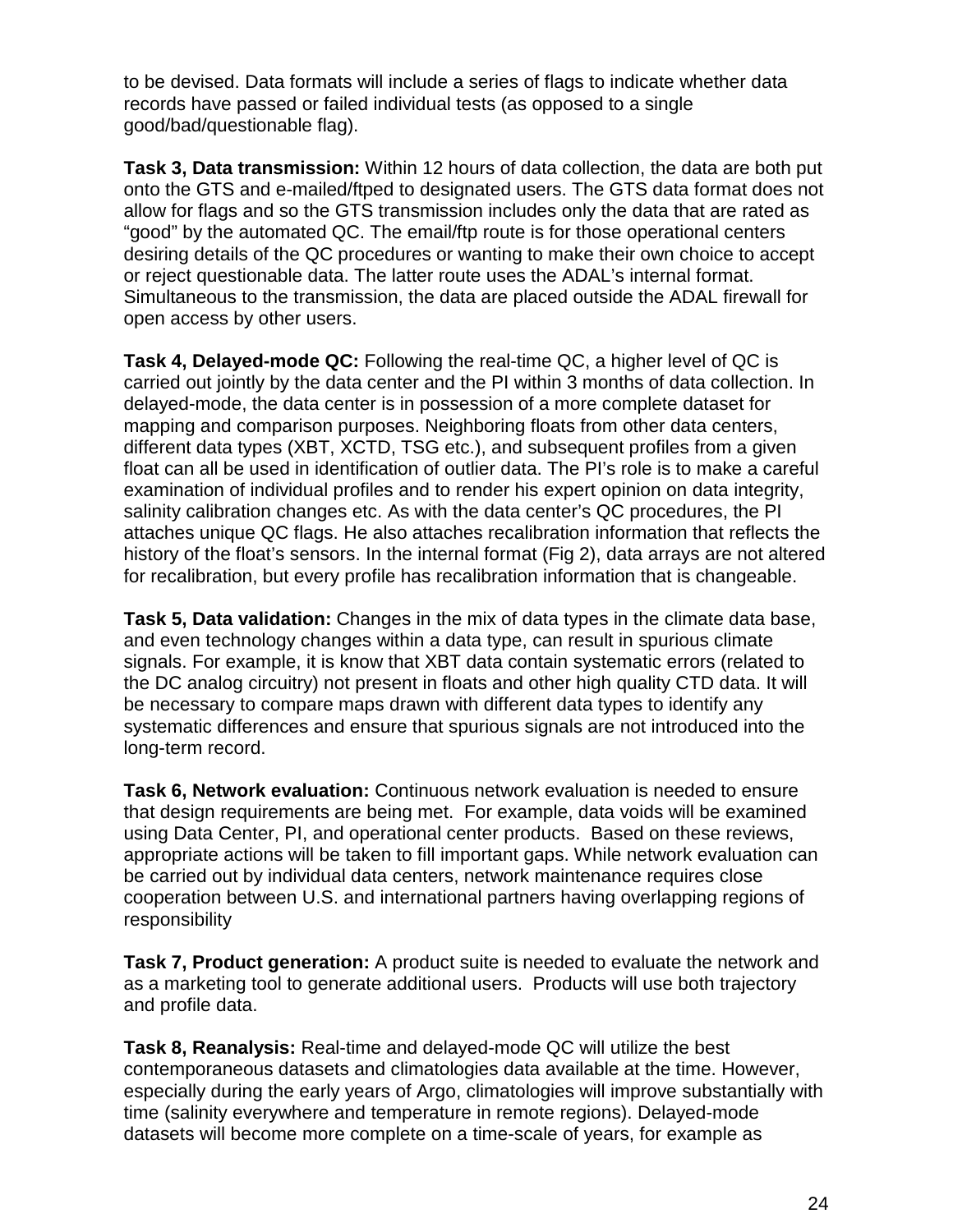shipboard CTD surveys are added to the data mix. These improvements will be used for reanalysis of Argo data and products.

**Data Tracking:** An important activity that takes place across the ADAL is data tracking. This is to assure that all data are received by the ADAL and available to the users. The first step in data tracking is registration of new float information by PIs. The PI registers newly deployed floats by passing float metadata – ID, location, sensors, profile timing and other parameters - to the data center. This allows the data center to anticipate the arrival of profiles and to initiate inquiries when data are not received. The ADAL thus holds a master list of instruments, profiles, and current instrument status. After data are inserted onto the GTS, it is necessary to make data counts at various GTS nodes to determine whether all of the data are available to users. Experience in the XBT program is that substantial amounts of data sometimes disappear on the GTS and corrective action must be taken.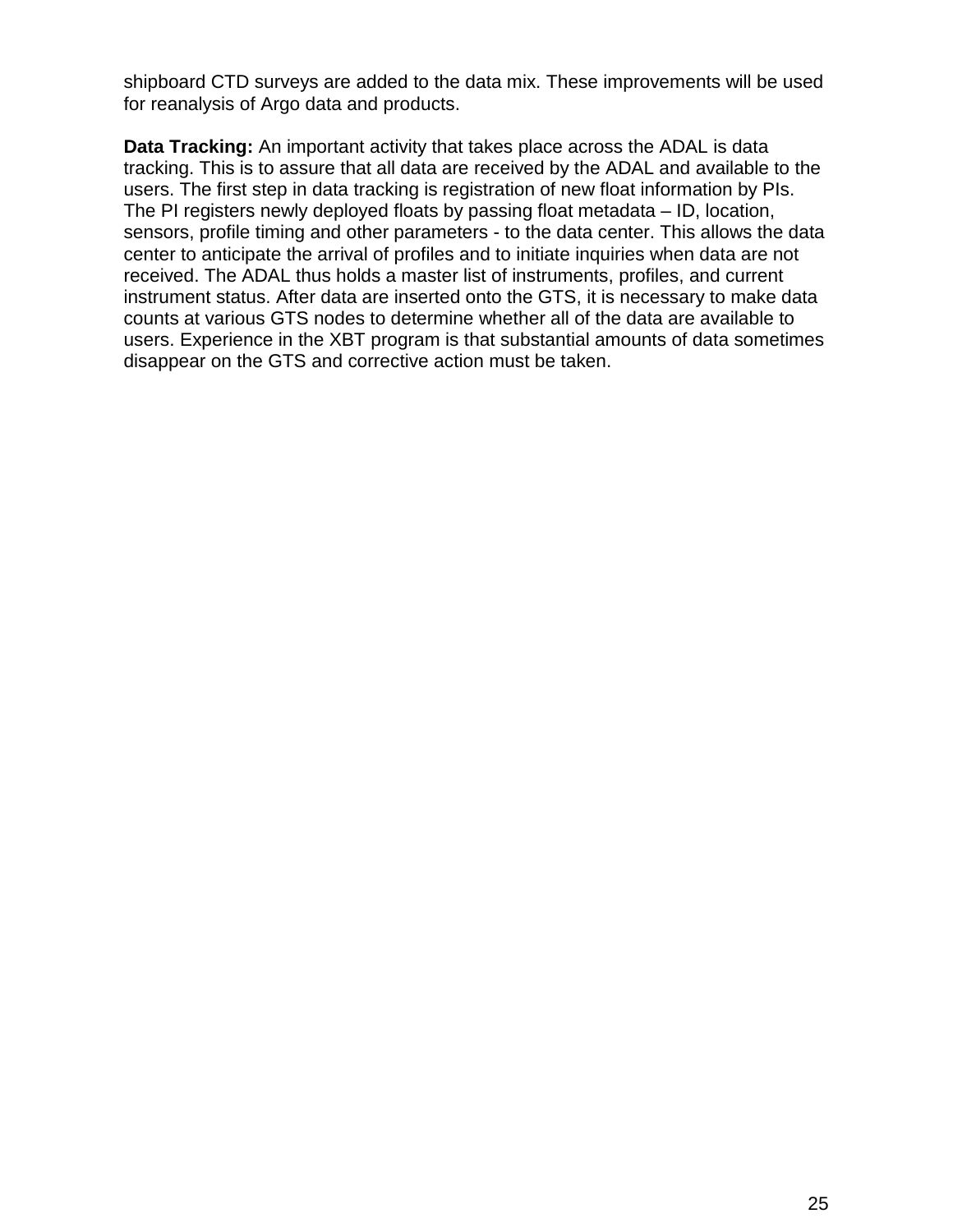# **Appendix II - Coriolis Data Centre**

#### **Activity 1 : Data receipt at Coriolis data centre**

\* Raw data

Float raw data are received directly from CLS-ARGOS (ADS-mail service). Data are then decoded at the data centre to produce one "raw data file" per float cycle which is disseminated for technical purposes without quality checks to float owners via a mailing list.

This process is fully automated and triggered by full reception of float cycle data at data centre.

\* Format of raw data

"Raw data files" are flat ASCII files and include all float cycle information : ascending and descending vertical profiles : (P,T) or (P,T,C,S), immersion drift : (P,T) or (P,T,C,S), surface drift : Argos latitude and longitude, localisation class, (P,T) or (P,T,C,S), float technical status.

As a consequence, the file format is very close to the PROVOR float design (example of this file in attached document #1).

Activity status : Done automatically (real time). Full reception detection has to be improved (now, it's a time gap after last Argos transmission).

#### **Activity 2 : Storage in Coriolis data base**

"Raw data files" are automatically stored in the Coriolis data base. This data base is based on Oracle 8 RDBMS and adapted from TOGA/WOCE upper layer data base.

End of decoding starts database loading.

Activity status : Done automatically (real time).

#### **Activity 3 : Quality control**

\* All quality controls (automatic check, visual checks) are done with data previously stored in data base

(Quality flag set to 0-Unqualified)

\* Quality control is divided in two stages (temperature and salinity are not dissociated):

\* automatic checks,

\* visual checks (require operator intervention)

Up to now, both automatic and visual checks are done in real time before data transmission because data centre and floats are in test phase. Float surfacing is programmed to occur in working days.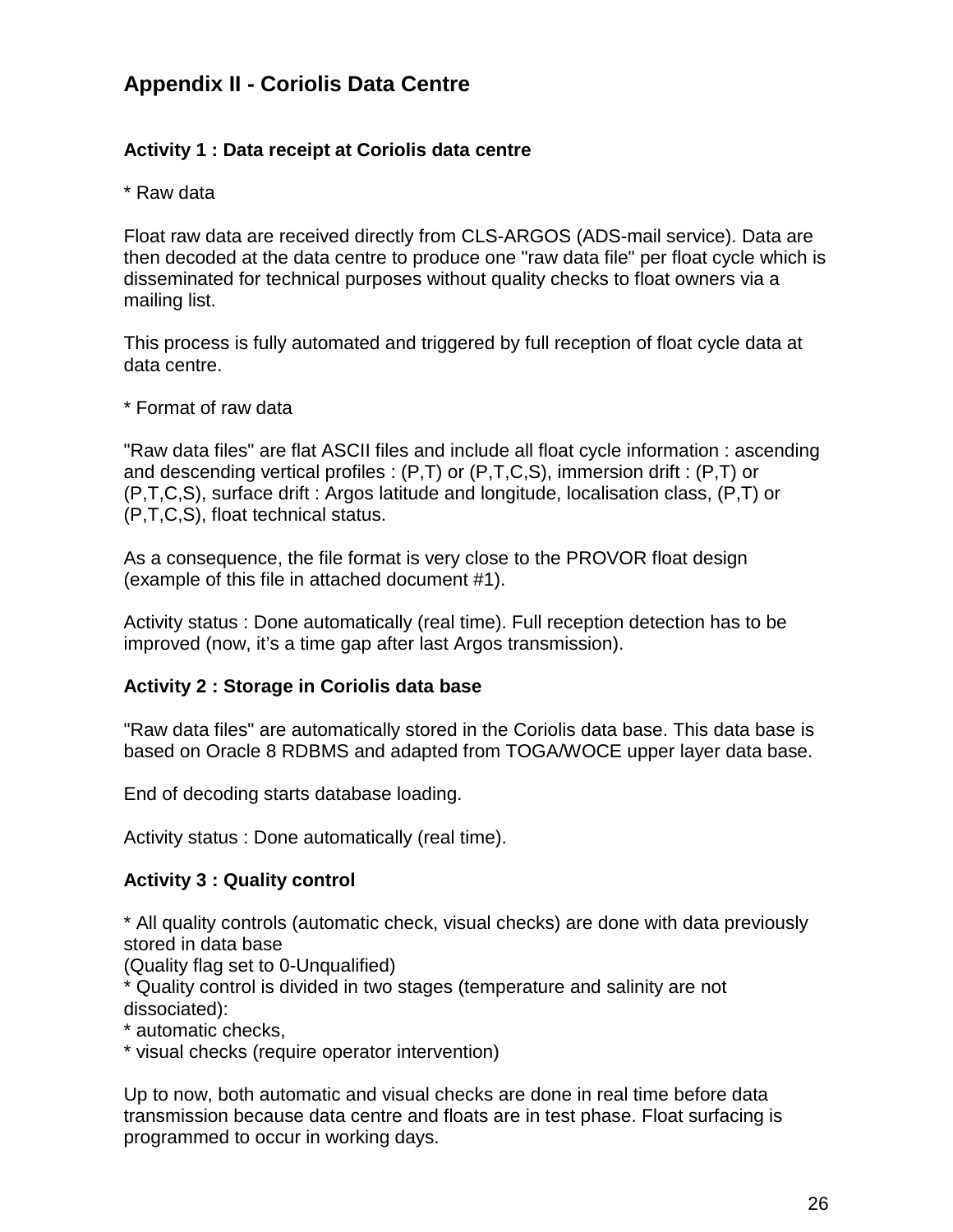Automatic checks include :

\* Gross check with average adjusted to immersion and area,

\* Climatology (Levitus, Reynaud, … depending on the area). A Netcdf file format has been defined (see attached file #2). This test may include previous week's ocean analysis if available in the same format.

\* Spike and vertical high gradient detection,

\* Vertical instability (if salinity measured),

if salinity missing check (under construction) with climatological salinity.

\* On land detection (etopo5, Sandwell topo2).

Visual checks include :

- \* Individual profil visualisation superposed on climatologies,
- \* Water fall plot (continuity with previous profiles of the same float),
- \* Superposed profiles of same float,
- \* Visual comparison to previous profiles in the same area,
- \* Trajectory map and speed checks for position and date,

\* T/S diagram

Automatic check results are highlighted with a colour code.

c) Used flagging convention is GTSPP one (For coherence with other past experiments, it will be extremely costly for us to change it). GTSPP history codes are also used (a subset of them).

On a practical point of view, QC flags are used in this way :

- 0 : unqualified,
- 1 : all checks passed,
- 2 : different from climatology,
- 3 : spike, gradient,
- 4 : impossible value : out of scale, vertical instability, constant value, ..;
- 5 : interpolated (only on request),
- 9 : missing value.

Activity status : Implemented for temperature, salinity, time series with SCOOP software (extension of TOGA/WOCE one). On average, 300 temperature profiles are checked daily on working days (mainly XBT).

Have been tested for temperature in Argo context from September 1999.

Automatic climatology check "rejects" obviously good profiles in the POMME area (meddies).

First experiment on April for float salinity (Pommier 2 PROVOR float deployment). Have been already used for CTD for three years.

Balance between automated checks and visual checks has to be analysed in the profiling float framework (target date : November 2000).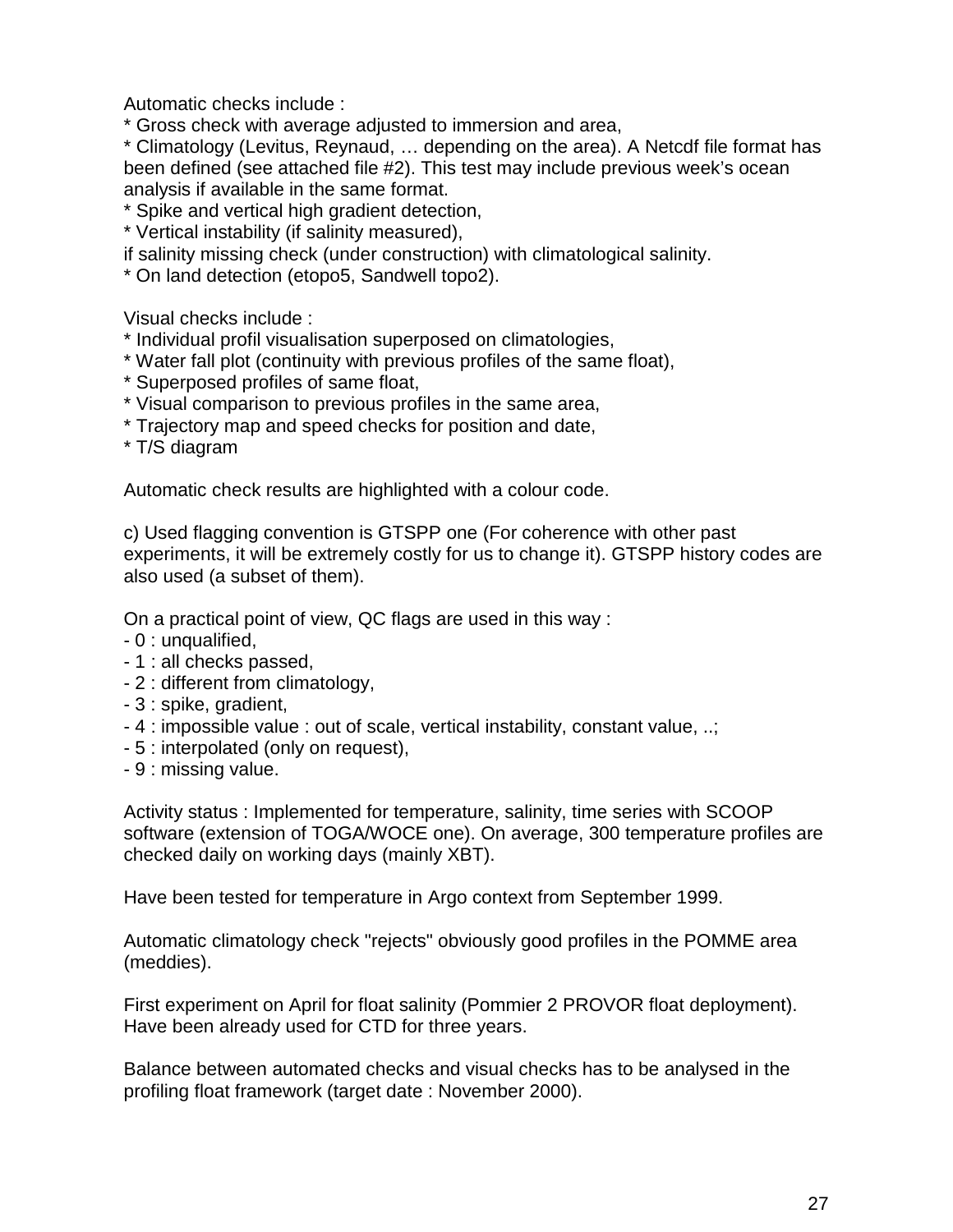#### **Activity 4 : Data transmission**

\* Dissemination is done after quality control. Quality flags are disseminated with data. If format can not handle quality flags (example : GTS/TESAC), only "good" measurements are sent (flags  $= 1, 2, 5$ ).

\* .Data sets are send automatically once a day to Meteo-France (ftp procedure) which, in France, is in charge of forwarding data to GTS. Procedures presently in place at Meteo-France require operator intervention (24 h delay on working days).

Automated procedures will be developed at Meteo-France.

\* Data sets are available on the WEB in real time (12h after full reception). The WEB server includes drift maps and profile visualisation.

\* Quality controlled data sets are now available in CORIOLIS format. Description of this flat ASCII format is available on the Web (http://www.ifremer.fr/sismer/program/medatlas/gb/gb\_format.htm). Other formats are available on request : TSDC, GTSPP,… (http://www.ifremer.fr/sismer/program/gsdc/formats.htm)

Most of these formats handle only vertical profiles. Coriolis format should be improved to handle drift information. A netCDF format is under development now as well as an "end-user" format (compatible with Ocean Data View and most of visualisation software : GMT, AVS, Surfer, ..;).

\* Direct access to data sets through a DODS Web server will be implemented.

Activity status :

GTS transmission : needs improvement in a short real time context (Météo-France),

WEB : web server available from September 1999, first interactive version on February.

File formats : mostly under development, strong interaction with other ARGO data centres and MERCATOR project.

#### **Activity 5 : Delayed mode analysis.**

\* Objective mapping of T and S (target date 2000),

\* Kalman filter analysis (target date 2001),

\* Salinity sensor drift estimation (various method will be tested) (target date 2001),

\* Statistics, EOF, horizontal covariances and tools for building "specific" statistics (target date 2001)

Activity status : First draft available on the Coriolis Web for temperature, Mostly to be adressed (cf target dates)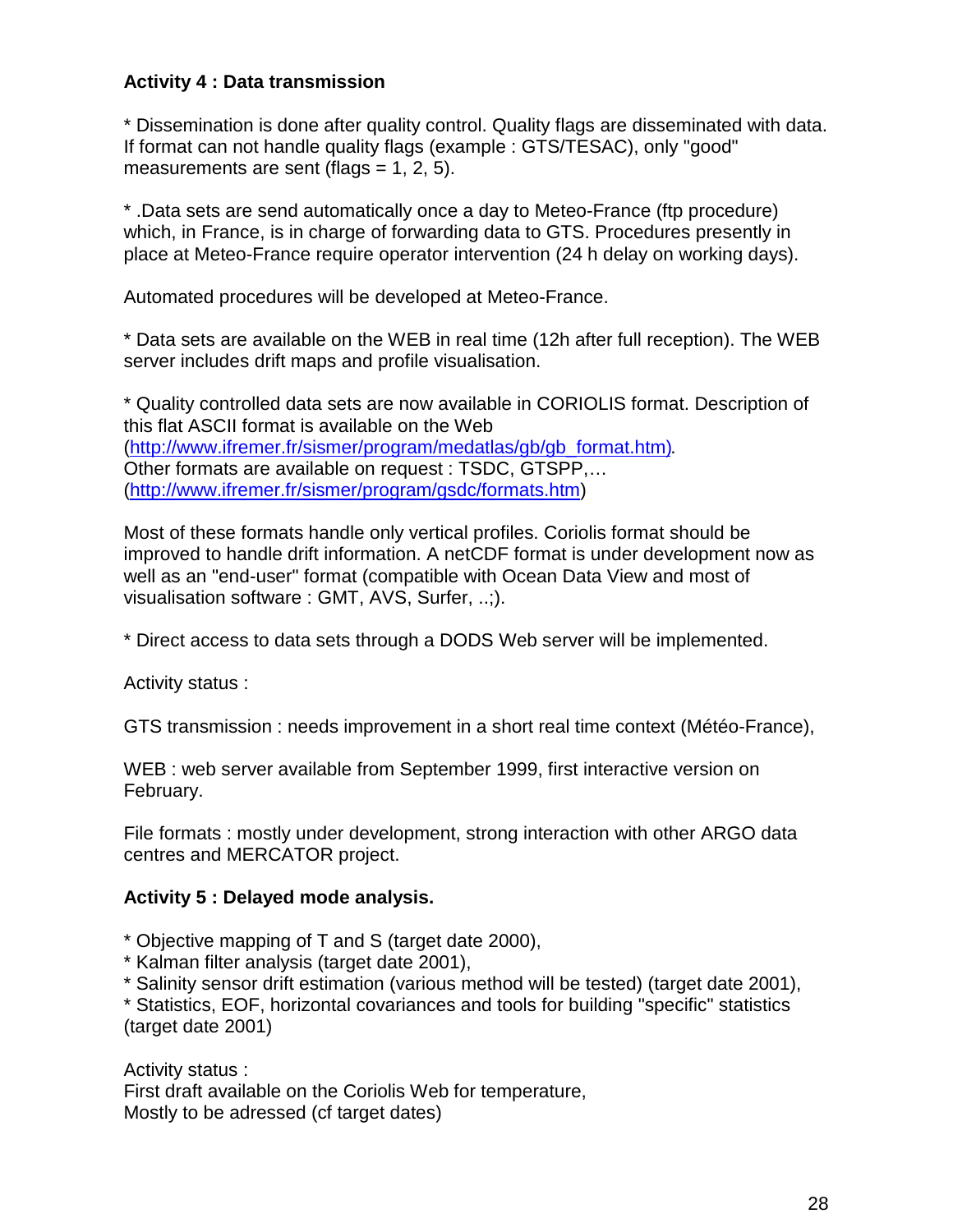# **Appendix III - Real time GTS distribution of Argo data**

What follows are views expressed by the Technical Coordinator of the Data Buoy Cooperation Panel (DBCP) based upon his experience with the Global Telecommunication System (GTS), surface buoy data and XBTs. This is not a proposal and should be regarded only as elements of discussion on the subject. Argo Science Team is invited to debate and comment on the issue.

There are basically three aspects for the exchange of profiling float data:

**Real time**: Real time distribution, i.e. as soon as possible after data collection with only simple automatic quality control checks. Those data are assimilated by oceanographic and coupled meteorological/oceanographic models at major operational centres.

**Relaxed real-time**: Real time distribution in slightly delayed mode (e.g. a few days) which permits to apply more complex QC checks and therefore to distribute more reliable profiles. This permits assimilation by experimental models, re-assimilation of the data at the operational centres to replace those profiles received earlier. It also permits routine model validation and monitoring. It is understood that Argo is designing a specific scheme for that purpose (e.g. using NetCDF format, etc..).

**Deferred time**: Deferred time data exchange of high quality scientific data sets for basically research purposes.

This document only deals with (i) real time.

Considering that most of the centres presently running operational oceanographic models are actually meteorological centres interested in ENSO and/or climate prediction, GTS is for now a natural tool for real-time data exchange: any observation distributed on GTS in an agreed WMO format will be received by practically all centres and assimilated without having to develop specific data exchange system not writing specific decoders.

This does not prevent from designing and using other data telecommunication means and other formats which may eventually prove more efficient and reliable than the GTS. Suggesting to use the GTS as an initial solution for real time data exchange of Argo data would leave time to carefully design a new dedicated system which would meet all the requirements.

It should be noted that while the GTS might be regarded as a complex system to handle, such complexity is also related to the level of standardisation of the GTS and mechanisms in place to insure the system remains operational while changes are implemented. Standardisation and such mechanisms should be regarded as necessities. Even a new future real-time data exchange system that will be designed for Argo will need to be precisely defined, documented, monitored, and uniformity agreed upon by data producers and users. Mechanisms for updating the system will need to be defined. Some of the strengths of such standardisation are listed below: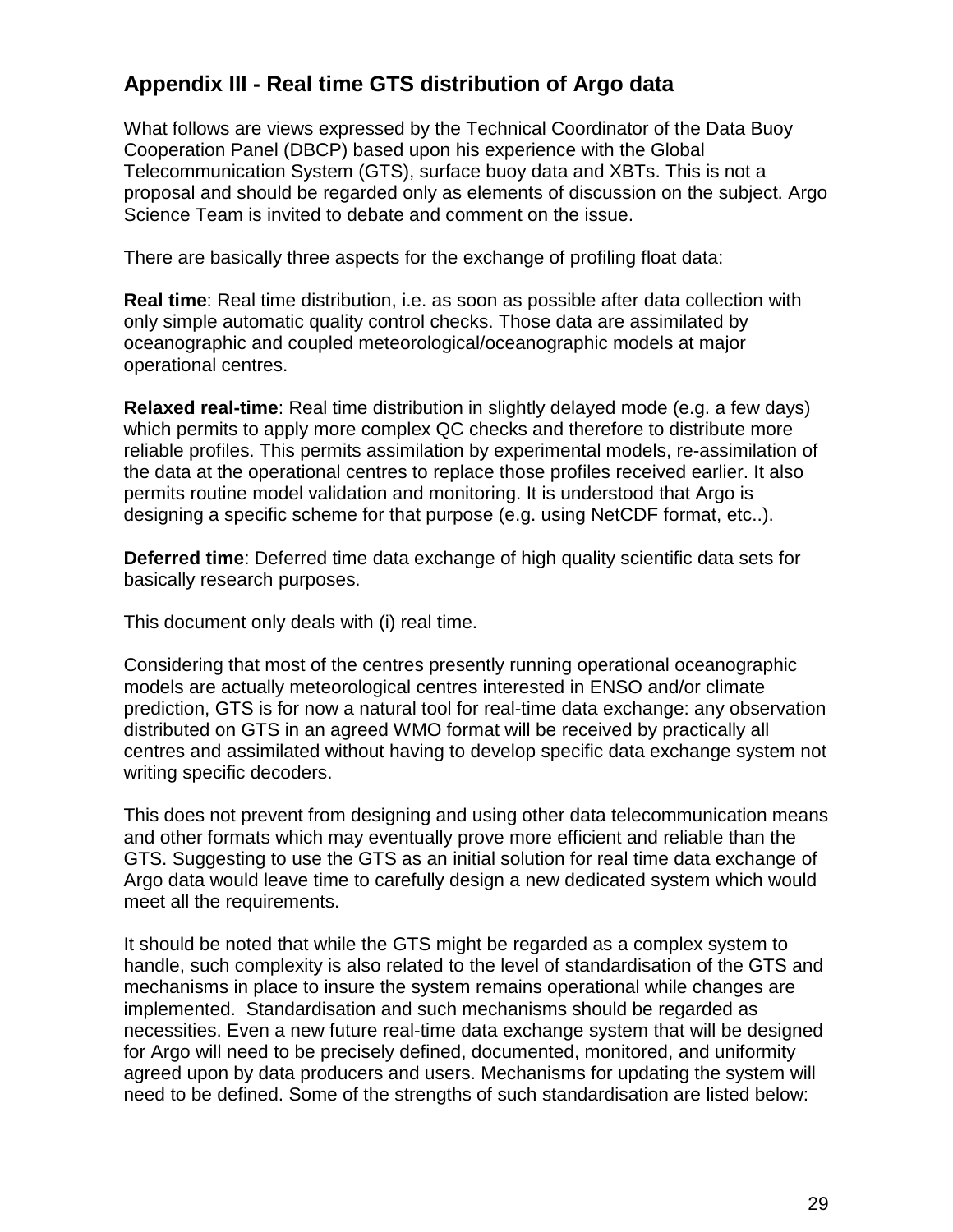System is perfectly documented and documentation is up to date. For the GTS, formal documentation can be obtained from WMO (manual on the GTS, manuals on codes..).

It permits uniformity of data formats (e.g. only one version of a given format actually used by everybody at a given time).

It is not possible to add new features or implement changes without suggesting them through appropriate channels. For example, this prevents from seeing non formally documented features implemented.

There are mechanisms to discuss new requirements and to make sure that proposed evolutions of the system are acceptable to all parties, bearing in mind the operational nature of the system.

There are mechanisms to inform everybody regarding changes and implementation dates well in advance so that such evolutions can occur smoothly.

System is routinely monitored in terms of performance and solutions proposed to correct problems.

GTS has a number of advantages and drawbacks which could be summarised below:

| <b>Advantages</b>                             | <b>Drawbacks</b>                                   |
|-----------------------------------------------|----------------------------------------------------|
| Data automatically assimilated at operational | Old-fashioned, complicated routing system          |
| centres (no development required)             | and not 100% reliable                              |
| Decoders already exist                        | Complicated data formats                           |
| Many formats available including binary       | Need to write encoders                             |
|                                               | or specific data processing systems                |
| Uniformity                                    | Need to keep up to date with formal changes        |
| Documented                                    | Long procedures to adopt code changes              |
| Global                                        | Not easily accessible outside of the               |
|                                               | Meteorological/oceanographic operational community |
| Operational                                   | Limited to meteorological, hydrological,           |
|                                               | and oceanographic data exchange                    |
| Evolving with technology (mainly point to     | Global scheme evolving slowly                      |
| point through bilateral agreements)           |                                                    |
| Monitored                                     | Less efficient between developing countries        |

Regarding float data, a number of above drawbacks can be dealt with one way or another:

| <b>Drawbacks</b>                            | <b>Solution</b>                              |
|---------------------------------------------|----------------------------------------------|
| Old-fashioned, complicated routing system   | Small percentage of missing data can be re-  |
| And not 100% reliable                       | assimilated later (relaxed real time)        |
| Complicated data formats                    | Decoders exist                               |
| Need to write encoders                      | See "Data processing for GTS purposes"       |
| Or specific data processing systems         | below.                                       |
| Need to keep up to date with formal changes | The number of centres responsible for        |
|                                             | processing the data and encoding them in     |
|                                             | WMO format should be minimal in order to     |
|                                             | limit impact of changes and globally to save |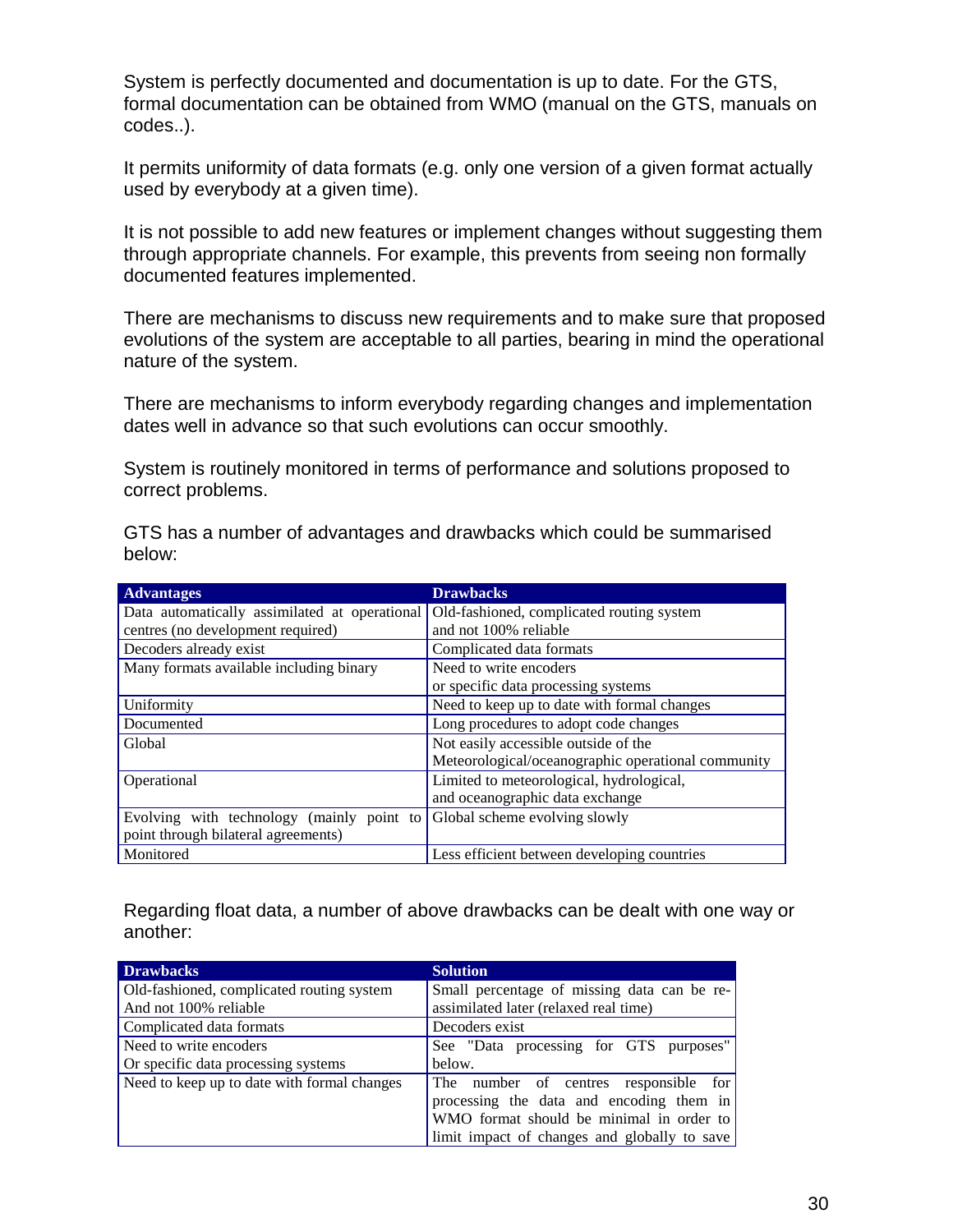|                                             | resources.                                       |
|---------------------------------------------|--------------------------------------------------|
| Long procedures to adopt code changes       | BUFR or CREX format already permit to            |
|                                             | encode almost any oceanographic<br>data.         |
|                                             | including profiles in high accuracy plus some    |
|                                             | metadata. Adding new entries in BUFR tables      |
|                                             | (e.g. for metadata or new identifiers) is        |
|                                             | relatively simple.                               |
| Not easily accessible outside of the        | Other applications do not necessarily require    |
| Meteorological/oceanographic<br>operational | real time. Specialised archiving centres will be |
| community                                   | dedicated for delivery of data to the public.    |
| Limited to meteorological, hydrological,    | Argo fits into these categories.                 |
| And oceanographic data exchange             |                                                  |
| Evolving slowly                             | Alternative to GTS can be designed and           |
|                                             | eventually implemented                           |
| Less efficient between developing countries | Although major operational centres which are     |
|                                             | the principal users of Argo data are not         |
|                                             | concerned, it should be emphasised to deliver    |
|                                             | the data to all countries, especially those with |
|                                             | concerns regarding floats entering their EEZ     |

#### **Data processing for GTS purposes**

Several solutions are possible, e.g.

Design of one (global) or more (regional, e.g. Pacific) dedicated system at meteorological or oceanographic centre(s). Provided there is sufficient uniformity in raw data formats, data would be forwarded in raw form by the float operators to the centre(s) for data processing, Quality Control, encoding into adequate WMO code, compilation of the reports into bulletins, and effective GTS distribution.

Each float operator makes specific developments to receive and process its float data, control the quality, and format the data in adequate WMO code. Data are grouped into bulletins and forwarded to a national meteorological service for effective GTS distribution.

GTS data processing at Service Argos for data transmitted through all satellite systems (e.g. Orbcomm, Argos, etc.). For floats processed via Argos, a dedicated GTS sub-system exists which can process wide range of Argos message formats, apply simple QC checks, encode the data in relevant GTS format and forwards them to the NWS and Météo France for effective insertion on GTS. Argos message formats must be compatible with the Argos GTS sub-system so the issue must be discussed and formats agreed between float operators, manufacturers, and Service Argos. For floats processed via other systems (e.g. Orbcomm), one solution could be to forward the received raw data to Argos for GTS data-processing (negotiation and developments required in that case).

One important issue is to have a minimum number of centres responsible for GTS data processing, and GTS distribution of Argo data because:

(a) Having multiple GTS data-processing centres for sub-surface float data would make it difficult for GTS users to deal with potential problems related to specific floats. When a user detects a problem, there should be a mechanism to track it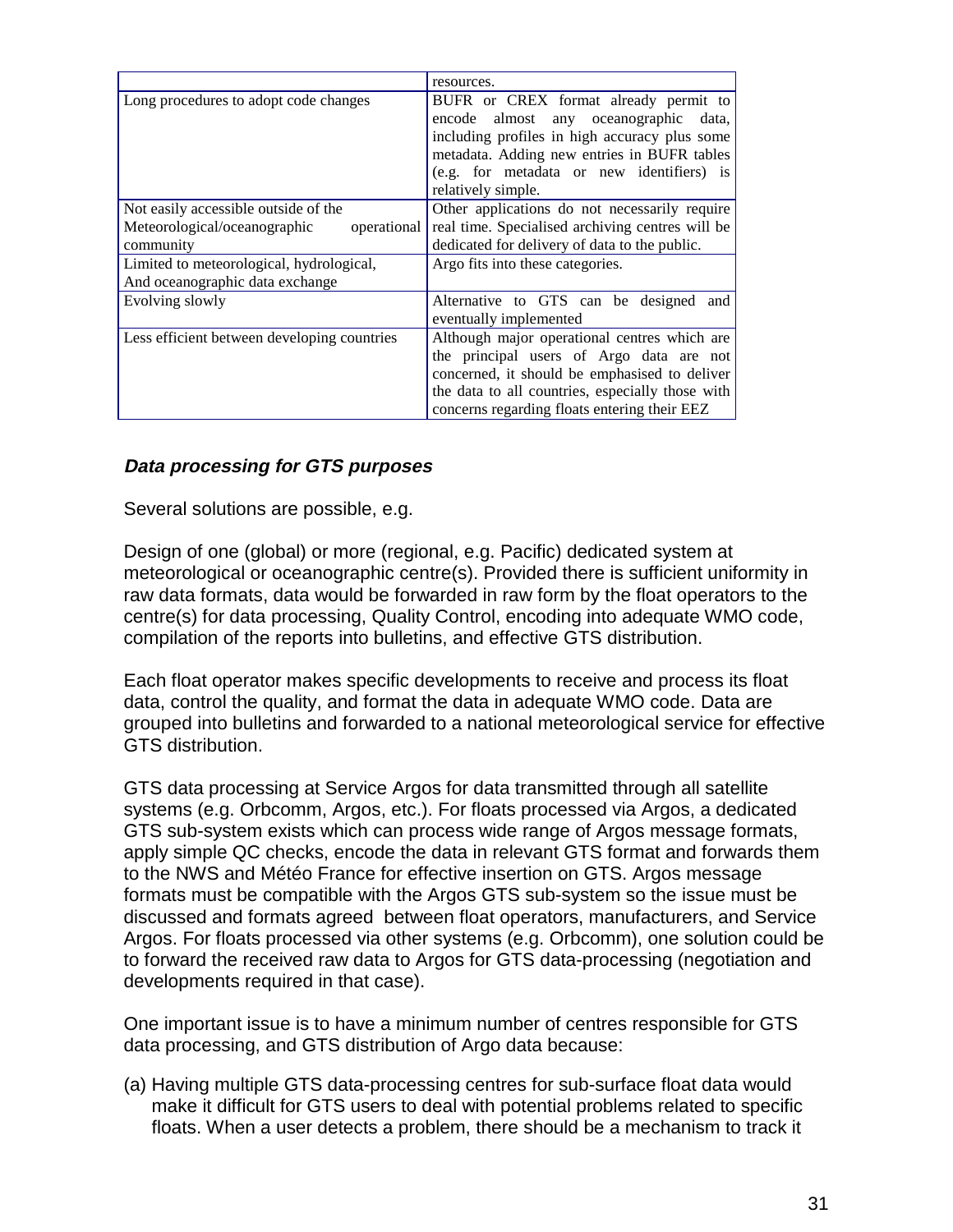down at every step from the float down to the user via satellite, data processing system, quality control scheme, encoding system, and GTS route.

- (b) Coordination of GTS distribution, including data-flow monitoring is more efficient when dealing with a limited number of data processing centres;
- (c) Consistency of produced float data, and of quality control schemes, is less likely to be guaranteed when dealing with various data processing systems.
- (d) It is more effective to coordinate and eventually implement code changes or encoding practice when the number of centres to deal with is small.
- (e) It is globally more cost effective to implement such changes when the number of centres is small.

This might not be so crucial during the research phase of Argo but during the transition period to an operational programme, Argo could work at slowly reducing the number of GTS data processing centres.

#### **Current practices for GTS distribution of float data:**

A number of profiling sub-surface floats are presently reporting on GTS via NOAA/NWS, USA, MEDS, Canada, and Météo France.

#### **WMO numbers**:

WMO numbers have the form ABnnn (e.g. 49001). For floats "B" should be encoded with a 9. "A" designates WMO region as for other buoys. "nnn" is the buoy number to be assigned sequentially to floats deployed in area "A". Other series of WMO numbers were allocated which will continue to be used until the floats using them stop operating.

#### **GTS bulletin headers**:

SOVX10 KWBC : TESAC bulletins for US floats as inserted on GTS by NOAA. SOVX01 LFPW : TESAC bulletins for IFREMER floats as inserted on GTS by Météo France.

#### **Possible GTS formats to encode float data:**

**FM 64-IX TESAC** (KKXX): The floats presently reporting on GTS are using TESAC format (temperature/salinity) which permits a resolution of 0.01 Celsius and 0.01 part per thousand.

**FM 63-X Ext. BATHY** (JJYY) only permits a resolution of 0.1 Celsius and 0.1 part per thousand. It is also limited to 20 points in the upper 500 meters. BATHY is used principally for XBTs.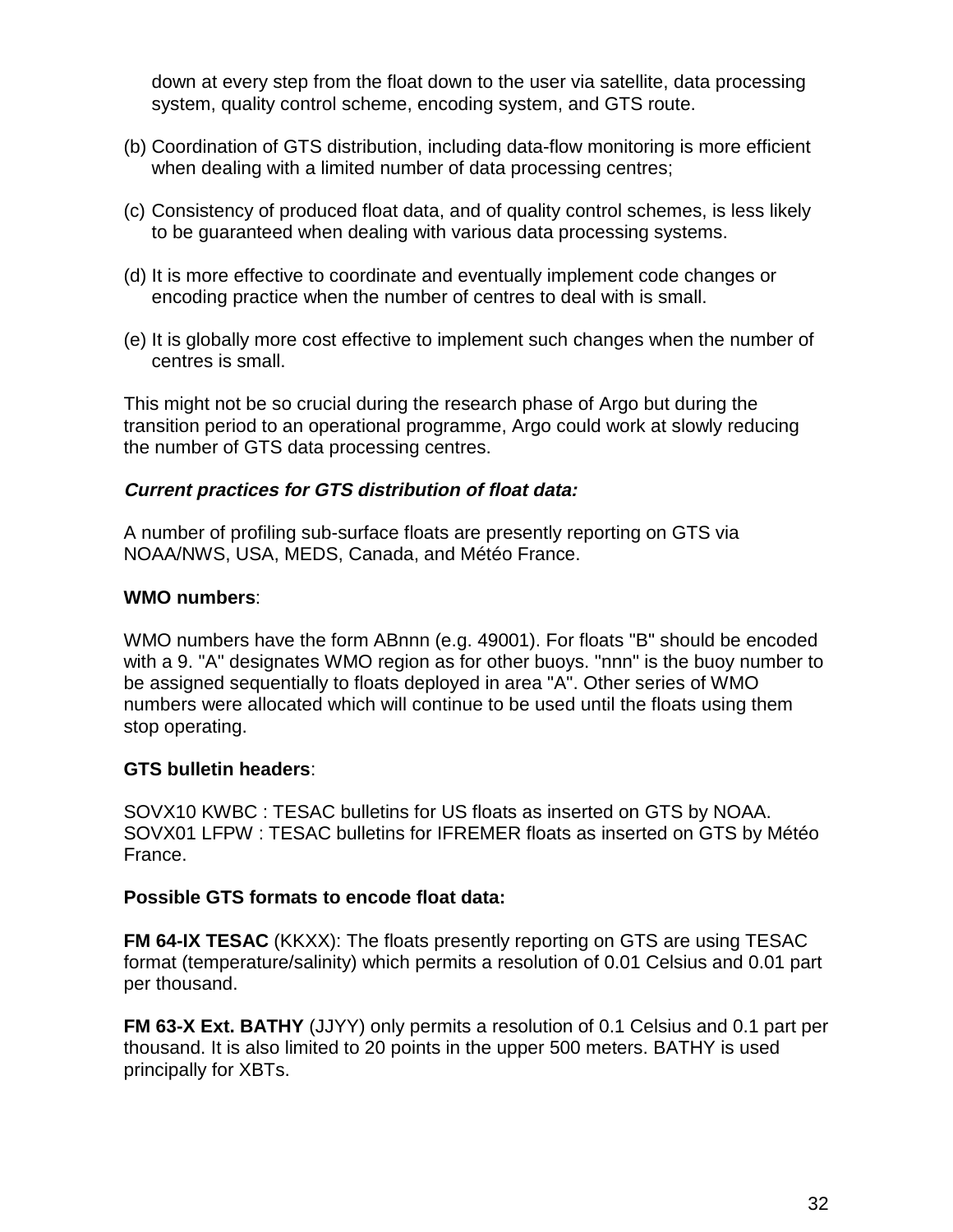**FM 18-X BUOY** (ZZYY) code permits a resolution of 0.01 Celsius and 0.01 part per thousand. This code is used for drifting and moored buoys. It could also be used for floats.

**FM-94-X Ext. BUFR** permits any resolution and provides for inclusion of associated data (e.g. QC flags), metadata as well as specific identification fields (e.g. Argos ID). Format is binary and permits compression, a feature which might be interesting for profile data. It is more complicated than character codes but encoders and decoders can be obtained from meteorological services.

**FM-95-XI Ext. CREX** permits any resolution and provides for inclusion of metadata as well as specific identification fields (e.g. Argos ID). This is a character code (i.e. a person can read it) which uses the same structure than BUFR. It also uses the same code tables than BUFR to describe the data. However, CREX does not permit compression nor associated fields (e.g. QC flags).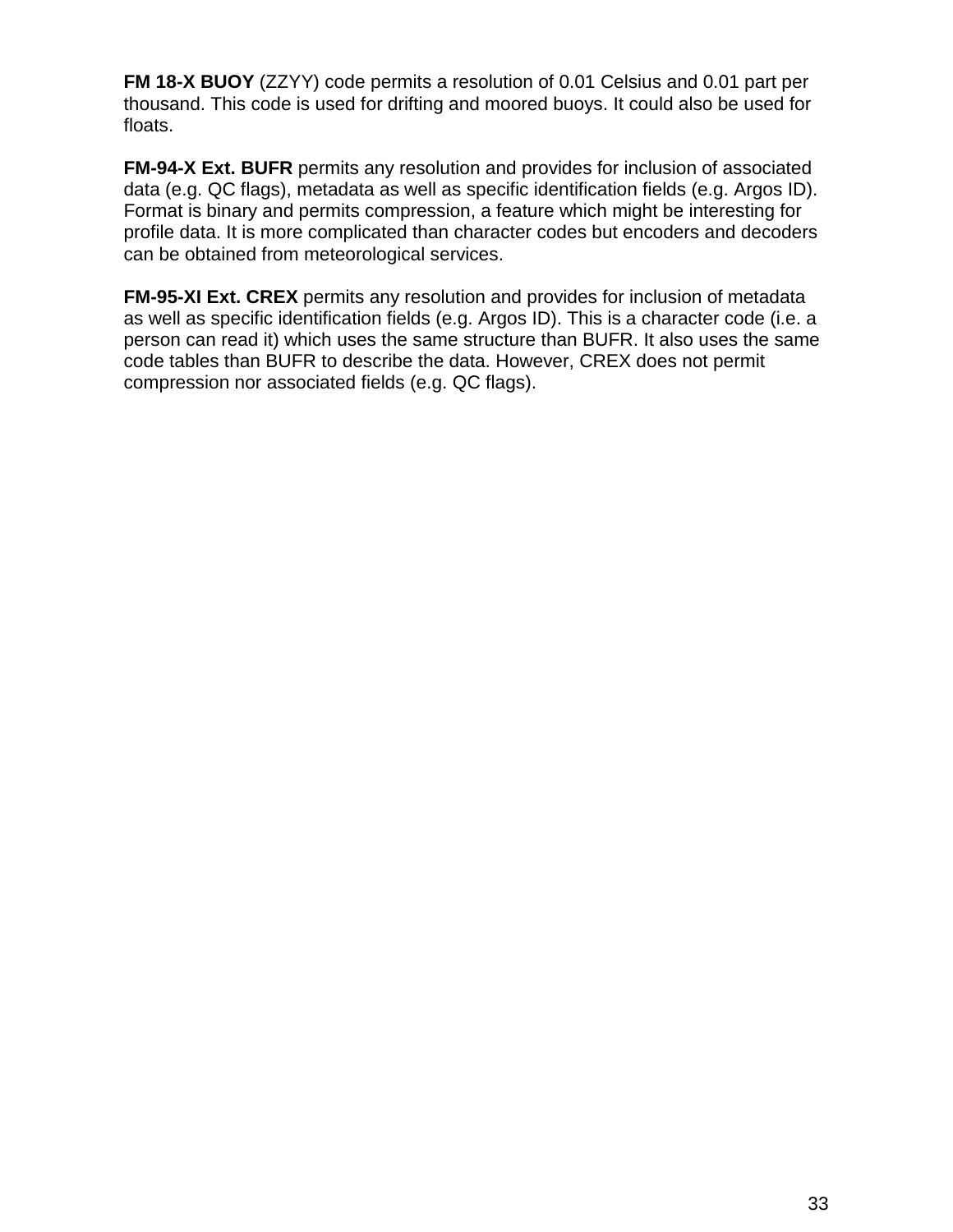# **Appendix IV The Argo Information Center (AIC)**

The AIC will be operated by the Argo Coordinator and will include a dedicated web site. The Coordinator will be located in Toulouse, will work under the supervision of the Technical Coordinator of the DBCP-SOOP, and will report to the Argo Science Team. This will be a half time position. Coordinator will be employed as a UN International Civil servant.

#### **The Coordinator will:**

- Develop and maintain a web site for float monitoring (e.g. EEZ issue).
- Propose and develop a scheme to alert member states on the status of floats entering their EEZ.
- Inform member states of the interest to keep them operational.
- Act as a clearing house for information on all aspects of float use (e.g. how to access data). Information will be available on the web site and updated regularly as required.
- Provide information regarding the status of the network.
- Advertise Argo through direct contacts, encourage participation of new partners.
- Promote flow of float data to designated archives.
- Promote an improved international dialogue between oceanographers and meteorologists, and between research and operational communities.

When requested by the Argo Science Team, the Coordinator may also work on specific issues such as:

- Assist with the development of co-operative arrangements for float deployments.
- Assist in the implementation of a global system, and in particular with regard to real time exchange of the data (contacts with float operators, data telecommunication providers, data assimilation centres).
- Assist in the implementation of real time and deferred time QC procedures.
- Act to resolve issues arising between float operators, manufacturers, data telecommunication providers, data assimilation centres, quality control and archiving agencies, WMO and IOC.

During the first year, the Coordinator will focus on the development of a web site, and address the EEZ issue.

#### **Cost to develop and operate the AIC**

To develop the Argo Information Centre, the following is required

Employment of the Argo co-ordinator half time as a UN international civil servant at the P3 grade. This is evaluated at about \$35,000 per year.

Office space and logistic support for the Co-ordinator in Toulouse at Collecte-Localisation-Satellite (CLS)/Service Argos. It is here proposed that arrangements for the work be aligned along those used for the Technical Co-ordinator of the DBCP/SOOP. The DBCP/SOOP Technical Co-ordinator is a full time position. DBCP